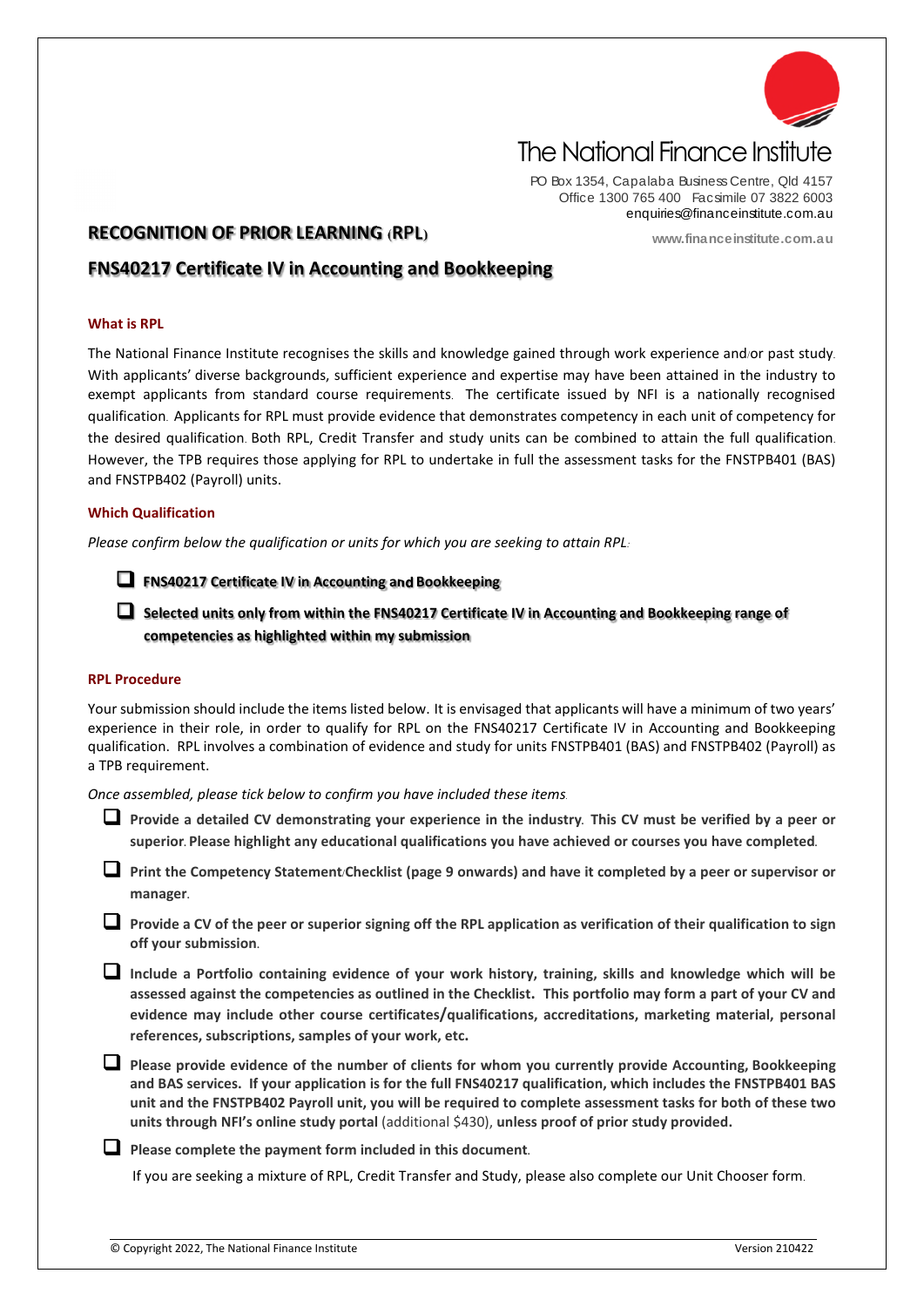#### **The Assessment Process**

The documentation submitted by the applicant to NFI will be assessed against each unit of competency applied for. The evidence submitted will be assessed using the following criteria:

- Is the applicant's experience and study relevant to the qualification?
- Is the applicant's knowledge and skill current?
- Has the applicant's CV been verified as true and correct?
- Are the skills and knowledge level held by the applicant appropriate to the level of competency for which the applicant is applying?
- Have the BAS and Payroll assessment tasks been satisfactorily completed? The TPB will not accept RPL as the sole approval method for units FNSTPB401 (BAS) and FNSTPB402 (Payroll). Therefore all applicants intending to apply for membership of the TPB need to either provide proof of prior study of these two units (or their predecessors FNSBKG401 and FNSBKG405) or, undertake NFI's online assessment tasks for these two units (\$165 per study unit).\* Applicants may wish to commence these units while their RPL application is being reviewed.

The NFI assessor will then make one of three decisions**:**

- Accept the application and grant recognition
- Request further information because the assessor was unable to make a decision on the evidence provided
- Deny the application and recommend that further assessment or training is undertaken to achieve specific units of competence. The applicant will then be advised which subjects or assessments, if any, are required to be completed. See below for how this would affect fees.

#### **What Will I Receive**

The assessment decision will be made within 2 to 3 weeks of submission. Documentation received by NFI will not be returned to the applicant as it is required to be retained for audit purposes. If the applicant is granted RPL they will receive by mail an original certificate and the transcript of competencies that form the qualification. A TPB Statement of Assurance will also be provided.

#### **How to Submit your Application**

Applicants can post or scan/email to NFI as below.

**Post:** RPL Coordinator, The National Finance Institute P O Box 1354, Capalaba Business Centre Qld 4157

**Scan:** enquiries@financeinstitute.com.au

#### **Fee / Payment information**

Overleaf you will find your payment options. If RPL is not granted for the qualification, the cost of studying individual units from the qualification will be to the maximum fee payable for the full course fee. RPL may be comprised of RPL and proof of prior study ie. Credit Transfer (CT).

Examples: RPL fee paid of \$995, then:

| Applicant 1: | RPL approved for full qualification by RPL/CT where student proof of prior study of<br>FNSTPB401 (BAS) and FNSTPB402 (Payroll) = no further payment required                                             |
|--------------|----------------------------------------------------------------------------------------------------------------------------------------------------------------------------------------------------------|
| Applicant 2: | RPL approved for full qualification where student does not have proof of prior study of<br>FNSTPB401 and FNSTPB402 = online assessment tasks for two units, \$430                                        |
| Applicant 3: | RPL approved for 10 out of 13 units = 3 units require studying at \$165 per online unit                                                                                                                  |
| Applicant 4: | RPL approved for only 3 out of 13 units = 10 units require studying $-$ as full online course<br>study fee is \$1650, less the \$995 already paid, balance for studying 10 units online is just<br>\$655 |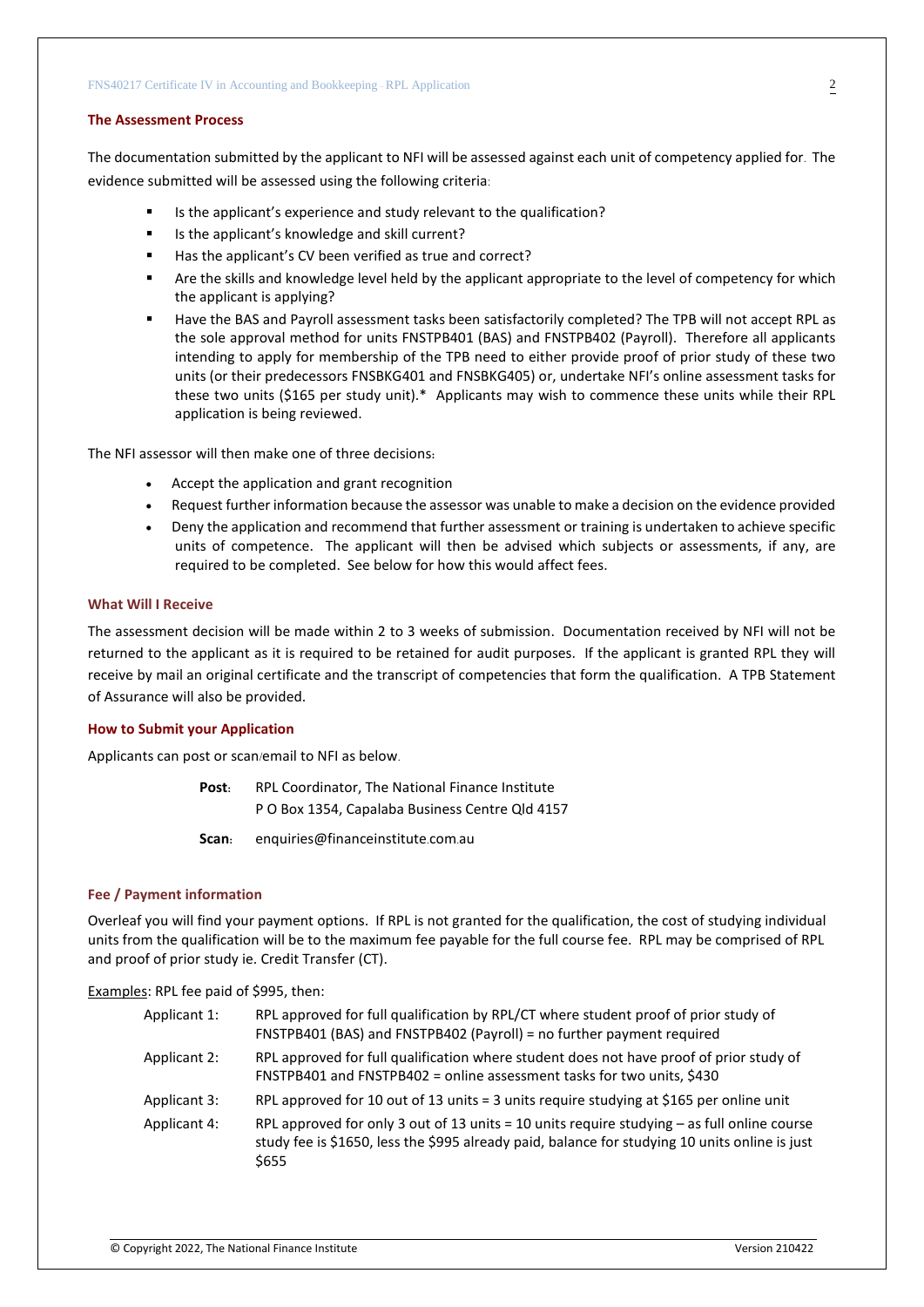# **FNS40217 RPL APPLICATION FORM**

*This information is not shared outside of ASQA RTO purposes*

| 1. Applicant's Details |                                                              |                                                                                                                                                                                                                                                                                                                                                                                                                                                         |
|------------------------|--------------------------------------------------------------|---------------------------------------------------------------------------------------------------------------------------------------------------------------------------------------------------------------------------------------------------------------------------------------------------------------------------------------------------------------------------------------------------------------------------------------------------------|
|                        |                                                              | Gender: $\square$ Male $\square$ Female                                                                                                                                                                                                                                                                                                                                                                                                                 |
|                        |                                                              | Date of birth: ______________                                                                                                                                                                                                                                                                                                                                                                                                                           |
|                        |                                                              |                                                                                                                                                                                                                                                                                                                                                                                                                                                         |
|                        |                                                              |                                                                                                                                                                                                                                                                                                                                                                                                                                                         |
| Contact details:       |                                                              |                                                                                                                                                                                                                                                                                                                                                                                                                                                         |
|                        |                                                              |                                                                                                                                                                                                                                                                                                                                                                                                                                                         |
| Country of birth:      |                                                              | ____________________________________City of birth: _______ ______________________                                                                                                                                                                                                                                                                                                                                                                       |
| Australian citizen:    |                                                              |                                                                                                                                                                                                                                                                                                                                                                                                                                                         |
|                        | Current employment status: $\Box$ Full time $\Box$ Part time | $\Box$ Self-employed<br>$\Box$ Not working/made redundant                                                                                                                                                                                                                                                                                                                                                                                               |
|                        |                                                              |                                                                                                                                                                                                                                                                                                                                                                                                                                                         |
|                        |                                                              |                                                                                                                                                                                                                                                                                                                                                                                                                                                         |
|                        |                                                              | Highest level of education completed: □ Bachelor □ Diploma □ Certificate □ Year 12 □ Other_________                                                                                                                                                                                                                                                                                                                                                     |
|                        |                                                              |                                                                                                                                                                                                                                                                                                                                                                                                                                                         |
|                        |                                                              | (if invoice is not to be in the trainee name, please detail the company/business name and address for the invoice/receipt)                                                                                                                                                                                                                                                                                                                              |
| What is your USI?      |                                                              | __ __ __ __ __ __ __ __ __ __ __<br>USIs are essential for qualifications since 2015.                                                                                                                                                                                                                                                                                                                                                                   |
|                        |                                                              | If you don't know your USI (Unique Student Identifier) please go to www.usi.gov.au to create or retrieve it.                                                                                                                                                                                                                                                                                                                                            |
| <b>PAYMENT METHOD</b>  |                                                              |                                                                                                                                                                                                                                                                                                                                                                                                                                                         |
|                        |                                                              | Payment is required ahead of NFI's assessor commencing the review of your submission. If you are choosing Direct Deposit, please make your payment<br>immediately before or immediately after you send us your RPL submission. Payment is required irrespective of outcome. Where the outcome is a part<br>approval, payment can be used in full towards course study. Once the RPL review has begun, refunds are not possible based on change of mind. |
|                        |                                                              | PayPal - PayPal payment - please request a PayPal link for funds payment be emailed to you                                                                                                                                                                                                                                                                                                                                                              |
|                        |                                                              | Cheque - Payable to The National Finance Institute, P.O. Box 1354, Capalaba BC Qld 4157                                                                                                                                                                                                                                                                                                                                                                 |
|                        |                                                              | Direct Deposit - The National Finance Institute, BSB 114 879, Account 003 139 833                                                                                                                                                                                                                                                                                                                                                                       |
| <b>Credit Card:</b>    |                                                              | CCV:                                                                                                                                                                                                                                                                                                                                                                                                                                                    |
|                        |                                                              |                                                                                                                                                                                                                                                                                                                                                                                                                                                         |
|                        | Total Amount authorised: \$______________                    | $\Box$ \$995 RPL fee for full qualification                                                                                                                                                                                                                                                                                                                                                                                                             |
|                        |                                                              | $\Box$ \$1,425 RPL fee of \$995 + \$430 for FNSTPB401<br>and FNSTPB402 assessable units                                                                                                                                                                                                                                                                                                                                                                 |

Signature: …………………………………………..……………………………………... Date: …………………….… By submission trainees agree to The National Finance Institute's terms and conditions available at www.financeinstitute.com.au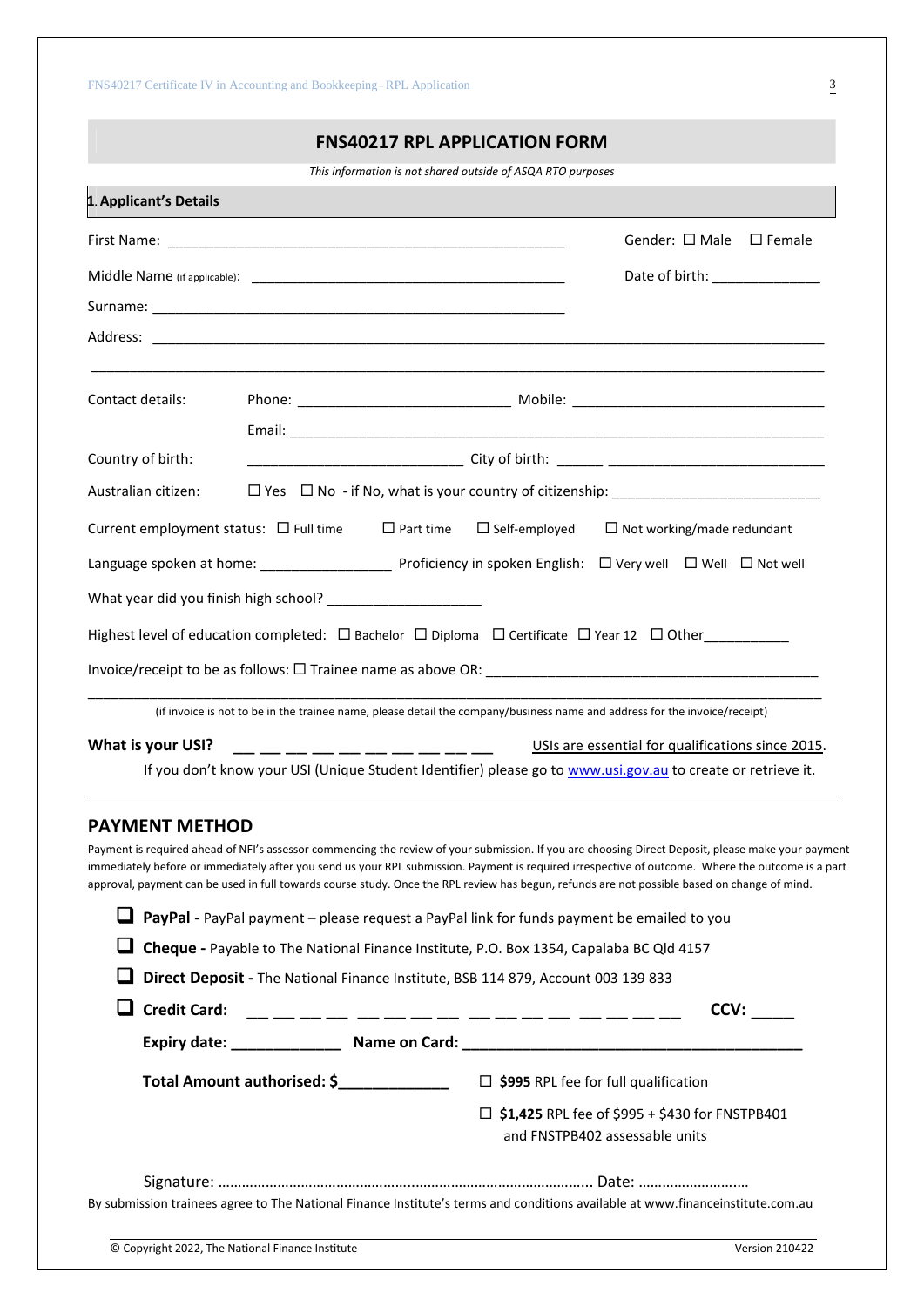| 2. Occupation for which you are seeking<br>recognition (if applicable)              |                                   |  |  |  |
|-------------------------------------------------------------------------------------|-----------------------------------|--|--|--|
| 3. Current Employment                                                               |                                   |  |  |  |
|                                                                                     |                                   |  |  |  |
| Are you currently employed?                                                         | YES $\square$<br>NO<br>$\sqrt{2}$ |  |  |  |
| If Yes, in which occupation are you<br>currently employed?                          |                                   |  |  |  |
| Who is your current employer?                                                       |                                   |  |  |  |
| 4. Further Training                                                                 |                                   |  |  |  |
| Have you undertaken any training courses<br>related to your occupation?             | NO<br>YES $\Box$<br>$\sqrt{2}$    |  |  |  |
| If Yes                                                                              |                                   |  |  |  |
| What occupation were you trained in?                                                |                                   |  |  |  |
| Training completion date (month, year)?                                             |                                   |  |  |  |
| Country where you trained                                                           |                                   |  |  |  |
| Name of course and institution (if<br>applicable)                                   |                                   |  |  |  |
| 5. Is there any further information you wish to give in support of your application |                                   |  |  |  |
|                                                                                     |                                   |  |  |  |
|                                                                                     |                                   |  |  |  |
|                                                                                     |                                   |  |  |  |
|                                                                                     |                                   |  |  |  |
|                                                                                     |                                   |  |  |  |
|                                                                                     |                                   |  |  |  |
|                                                                                     |                                   |  |  |  |
|                                                                                     |                                   |  |  |  |
|                                                                                     |                                   |  |  |  |
|                                                                                     |                                   |  |  |  |
|                                                                                     |                                   |  |  |  |
|                                                                                     |                                   |  |  |  |
|                                                                                     |                                   |  |  |  |
|                                                                                     |                                   |  |  |  |
|                                                                                     |                                   |  |  |  |
|                                                                                     |                                   |  |  |  |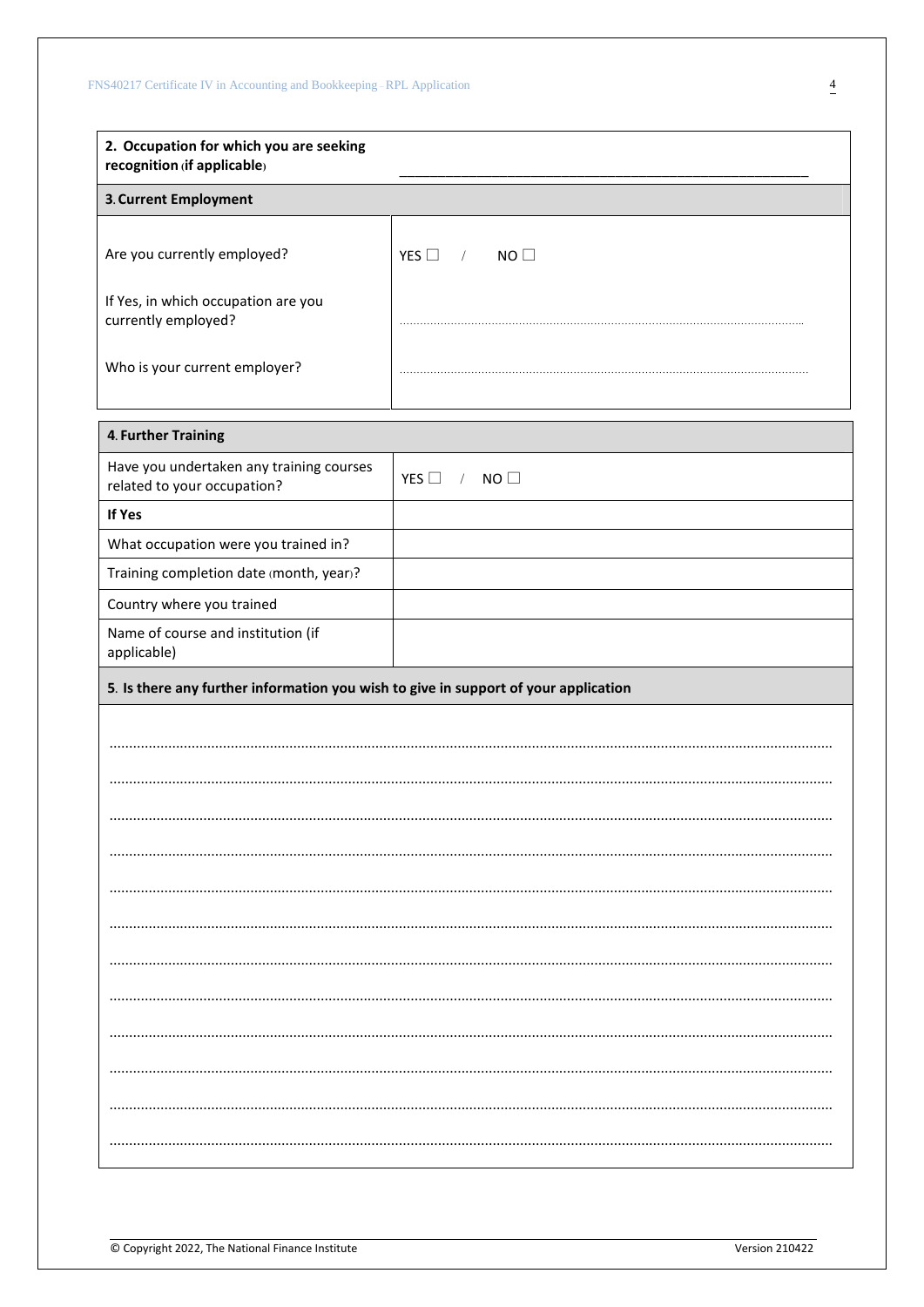| 6. Professional Referee (relevant to work situation)                                                                         |                                                         |  |
|------------------------------------------------------------------------------------------------------------------------------|---------------------------------------------------------|--|
| Name                                                                                                                         |                                                         |  |
| Position                                                                                                                     |                                                         |  |
| Organisation                                                                                                                 |                                                         |  |
| <b>Phone Number</b>                                                                                                          |                                                         |  |
| Mobile Number                                                                                                                |                                                         |  |
| <b>Email Address</b>                                                                                                         |                                                         |  |
|                                                                                                                              | If no referee nominated, please explain your situation. |  |
| 7. Employment History (although this may be covered in your CV, please detail below and attached separate sheet if required) |                                                         |  |

| Name, Address and<br>Phone number of<br><b>Employers</b> | <b>Period of Employment</b><br>(MM/YYYY) |    | <b>Position Held</b> | Full Time/<br>Part-time/<br>Casual | <b>Description of Major Duties</b> |
|----------------------------------------------------------|------------------------------------------|----|----------------------|------------------------------------|------------------------------------|
|                                                          | From                                     | To |                      |                                    |                                    |
| $\mathbf{1}$                                             |                                          |    |                      |                                    |                                    |
|                                                          |                                          |    |                      |                                    |                                    |
| 2.                                                       |                                          |    |                      |                                    |                                    |
| 3.                                                       |                                          |    |                      |                                    |                                    |
| 4.                                                       |                                          |    |                      |                                    |                                    |

Attach additional sheets if required

**8. BAS and PAYROLL**- if applicable, please explain below your experience in

1) preparation and submission of Business Activity Statements; and

2) Preparing, processing and maintaining Payroll services.

As indicated earlier, there will be assessment tasks required for the BAS and Payroll topics if no proof of prior study of these topics is submitted

© Copyright 2022, The National Finance Institute Version 210422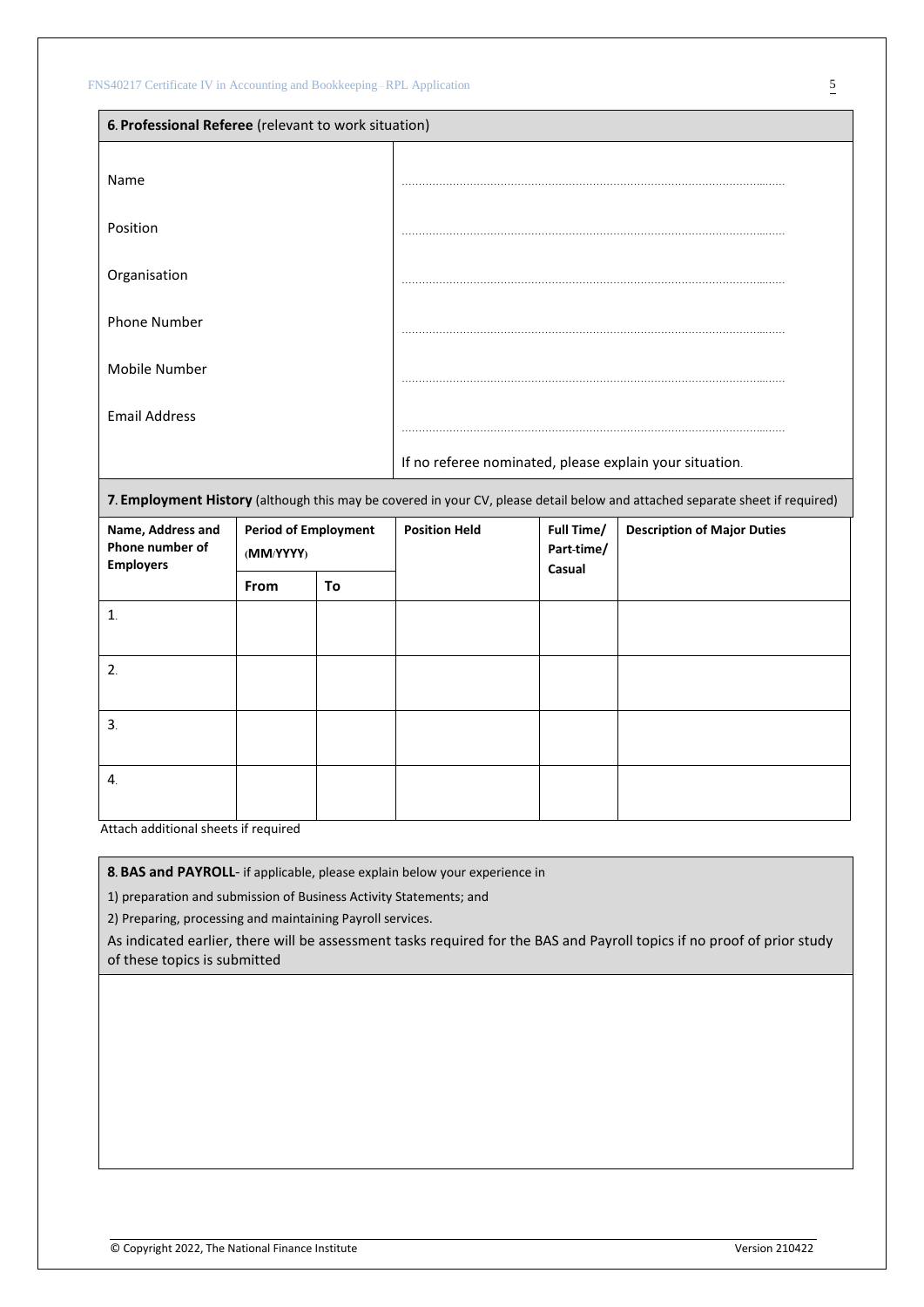| 9. Documentation:<br>Please provide a list and brief description below of the documents you are attaching to your RPL submission |                                                                                                     |  |  |
|----------------------------------------------------------------------------------------------------------------------------------|-----------------------------------------------------------------------------------------------------|--|--|
| <b>Document Description</b>                                                                                                      | Office Use Only - Assessor to use this section to align                                             |  |  |
| (e.g. resume, photos, awards, etc.)                                                                                              | documents to specific units of competency and identify key<br>questions for competency conversation |  |  |
|                                                                                                                                  |                                                                                                     |  |  |
|                                                                                                                                  |                                                                                                     |  |  |
|                                                                                                                                  |                                                                                                     |  |  |
|                                                                                                                                  |                                                                                                     |  |  |
|                                                                                                                                  |                                                                                                     |  |  |
|                                                                                                                                  |                                                                                                     |  |  |
|                                                                                                                                  |                                                                                                     |  |  |
|                                                                                                                                  |                                                                                                     |  |  |
|                                                                                                                                  |                                                                                                     |  |  |
|                                                                                                                                  |                                                                                                     |  |  |
|                                                                                                                                  |                                                                                                     |  |  |
|                                                                                                                                  |                                                                                                     |  |  |
|                                                                                                                                  |                                                                                                     |  |  |
|                                                                                                                                  |                                                                                                     |  |  |
|                                                                                                                                  |                                                                                                     |  |  |
|                                                                                                                                  |                                                                                                     |  |  |
|                                                                                                                                  |                                                                                                     |  |  |
|                                                                                                                                  |                                                                                                     |  |  |
|                                                                                                                                  |                                                                                                     |  |  |
|                                                                                                                                  |                                                                                                     |  |  |
|                                                                                                                                  |                                                                                                     |  |  |
|                                                                                                                                  |                                                                                                     |  |  |
|                                                                                                                                  |                                                                                                     |  |  |
|                                                                                                                                  |                                                                                                     |  |  |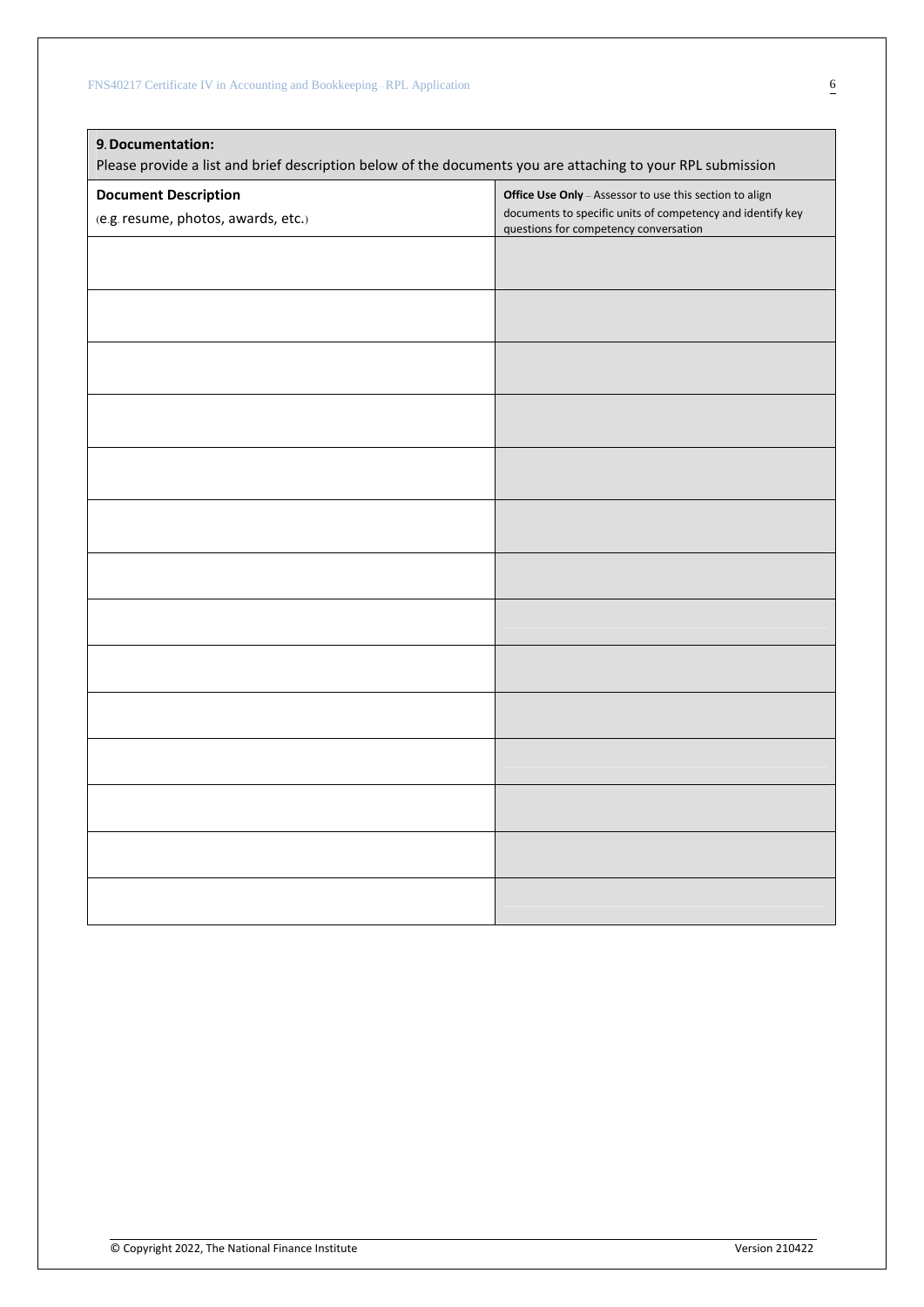# **APPLICATION – Self-Assessment Questionnaire FNS40217 Certificate IV in Accounting and Bookkeeping**

**Applicant Name: Date Completed:**

Please identify your level of experience in each competency.

|                   |                                                                       | I have performed these tasks |                  |                                        |  |
|-------------------|-----------------------------------------------------------------------|------------------------------|------------------|----------------------------------------|--|
| <b>Unit Code</b>  | <b>Unit Title</b>                                                     | <b>Frequently</b>            | <b>Sometimes</b> | I need to<br>study this<br>course unit |  |
| <b>CORE UNITS</b> |                                                                       |                              |                  |                                        |  |
| BSBFIA401         | Prepare financial reports                                             |                              |                  |                                        |  |
| BSBITU422         | Use digital technologies to collaborate in the<br>workplace           |                              |                  |                                        |  |
| FNSACC311         | Process financial transactions and extract interim<br>reports         |                              |                  |                                        |  |
| FNSACC312         | Administer subsidiary accounts and ledgers                            |                              |                  |                                        |  |
| FNSACC408         | Work effectively in the accounting and bookkeeping<br>industry        |                              |                  |                                        |  |
| FNSACC416         | Set up and operate a computerised accounting<br>system                |                              |                  |                                        |  |
| FNSTPB401         | Complete business activity and instalment activity<br>statements      |                              |                  |                                        |  |
| FNSTPB402         | Establish and maintain payroll systems                                |                              |                  |                                        |  |
|                   | <b>ELECTIVE UNITS - select only 5 elective units</b>                  |                              |                  |                                        |  |
| BSBCUS301         | Deliver and monitor a service to customers                            |                              |                  |                                        |  |
| BSBCUS403         | Implement customer service standards                                  |                              |                  |                                        |  |
| BSBITU306         | Design and produce business documents                                 |                              |                  |                                        |  |
| BSBITU402         | Develop and use complex spreadsheets                                  |                              |                  |                                        |  |
| BSBSMB401         | Establish legal and risk management requirements of<br>small business |                              |                  |                                        |  |
| BSBSMB402         | Plan small business finances                                          |                              |                  |                                        |  |
| BSBSMB420         | Evaluate and develop small business operations                        |                              |                  |                                        |  |
| BSBWOR501         | Manage personal work priorities and professional<br>development       |                              |                  |                                        |  |
| BSBWRT301         | Write simple documents                                                |                              |                  |                                        |  |
| FNSACC313         | Perform financial calculations                                        |                              |                  |                                        |  |
| FNSACC405         | Maintain inventory records                                            |                              |                  |                                        |  |
| FNSACC407         | Produce job costing information                                       |                              |                  |                                        |  |
| FNSACC411         | Process business tax requirements                                     |                              |                  |                                        |  |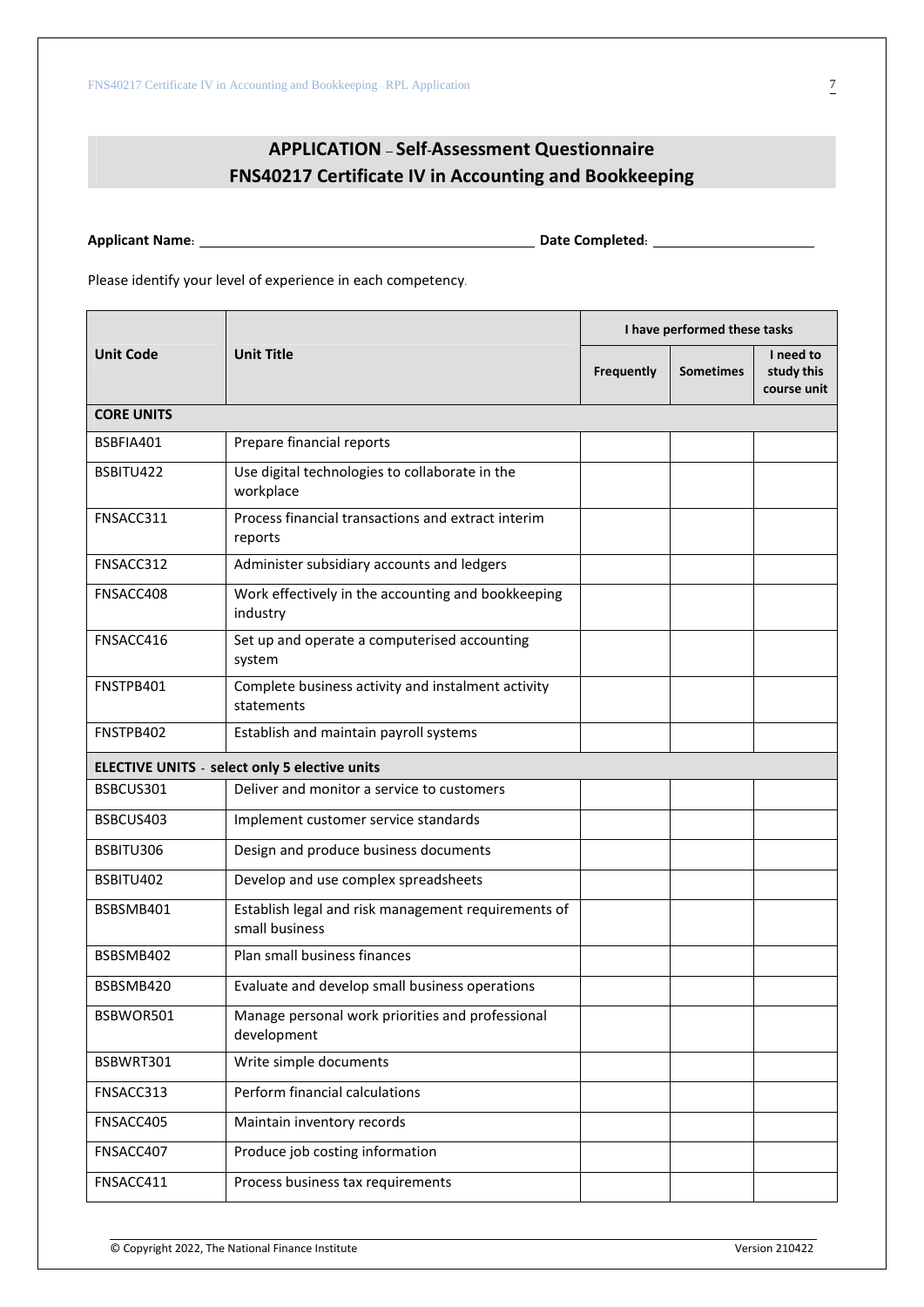|                  | <b>Unit Title</b>                                          | I have performed these tasks |                  |                                        |  |
|------------------|------------------------------------------------------------|------------------------------|------------------|----------------------------------------|--|
| <b>Unit Code</b> |                                                            | <b>Frequently</b>            | <b>Sometimes</b> | I need to<br>study this<br>course unit |  |
| FNSACC412        | Prepare operational budgets                                |                              |                  |                                        |  |
| FNSACC413        | Make decisions in a legal context                          |                              |                  |                                        |  |
| FNSACC414        | Prepare financial statements for non-reporting<br>entities |                              |                  |                                        |  |
| FNSACM401        | Evaluate and authorise payment requests                    |                              |                  |                                        |  |

# **Rules**

### **Total number of units of competency for full qualification = 13 8 core units plus 5 elective units**

To gain the full qualification the applicant must demonstrate competency for all 8 core units listed above plus 5 elective units.

The elective units must be relevant to the work environment and the qualification, maintain the integrity of the AQF alignment, and contribute to a valid industry-supported vocational outcome, and are to be chosen as follows:

- the 5 elective units may be chosen from the elective units listed
- up to 2 units may be from a Certificate III, Certificate IV or Diploma in any currently endorsed training package or accredited course, provided they do not duplicate the outcome of another unit chosen for the qualification.

If the applicant has not completed sufficient core or elective units from the above table they may complete them individually through study through the NFI online e-learning platform at \$165 per online unit or \$205 per distance learning unit.

# **Declaration**

I declare that the information contained in this application is true and correct and that all documents are genuine.

| <b>Applicant Signature:</b> | Date |  |
|-----------------------------|------|--|
|                             |      |  |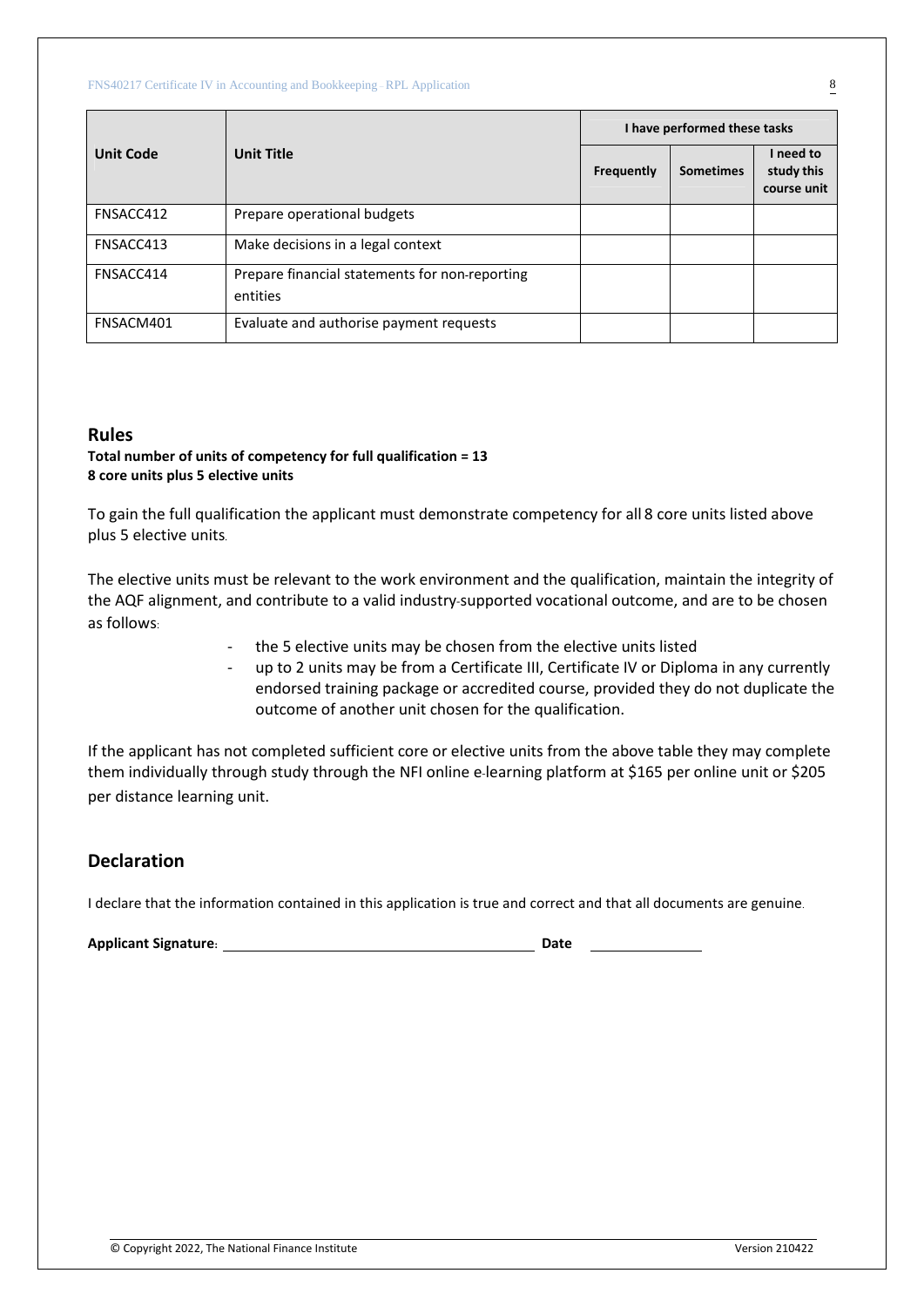**The Competency Statement / Checklist below must be completed by a third party. The checklist is verification by a third party that you as the applicant of RPL are proficient in all areas of the nominated industry core and elective units.**

# **COMPETENCY STATEMENT / CHECKLIST**

FOR RECOGNITION OF PRIOR LEARNING

**To be completed and signed by a superior or peer of the applicant.**

The person making this statement must be suitably qualified to answer the questions.

The person making this statement must ensure that their responses are true and accurate and that they may be called upon to provide evidence if required in a court of law.

#### **Details of Person Declaring (ie. the Applicant's Peer / Manager / Supervisor)**

| Contact details:            |  |  |
|-----------------------------|--|--|
|                             |  |  |
|                             |  |  |
|                             |  |  |
| <b>Applicant's Details:</b> |  |  |
|                             |  |  |
|                             |  |  |
|                             |  |  |
| Contact details:            |  |  |
|                             |  |  |
|                             |  |  |
|                             |  |  |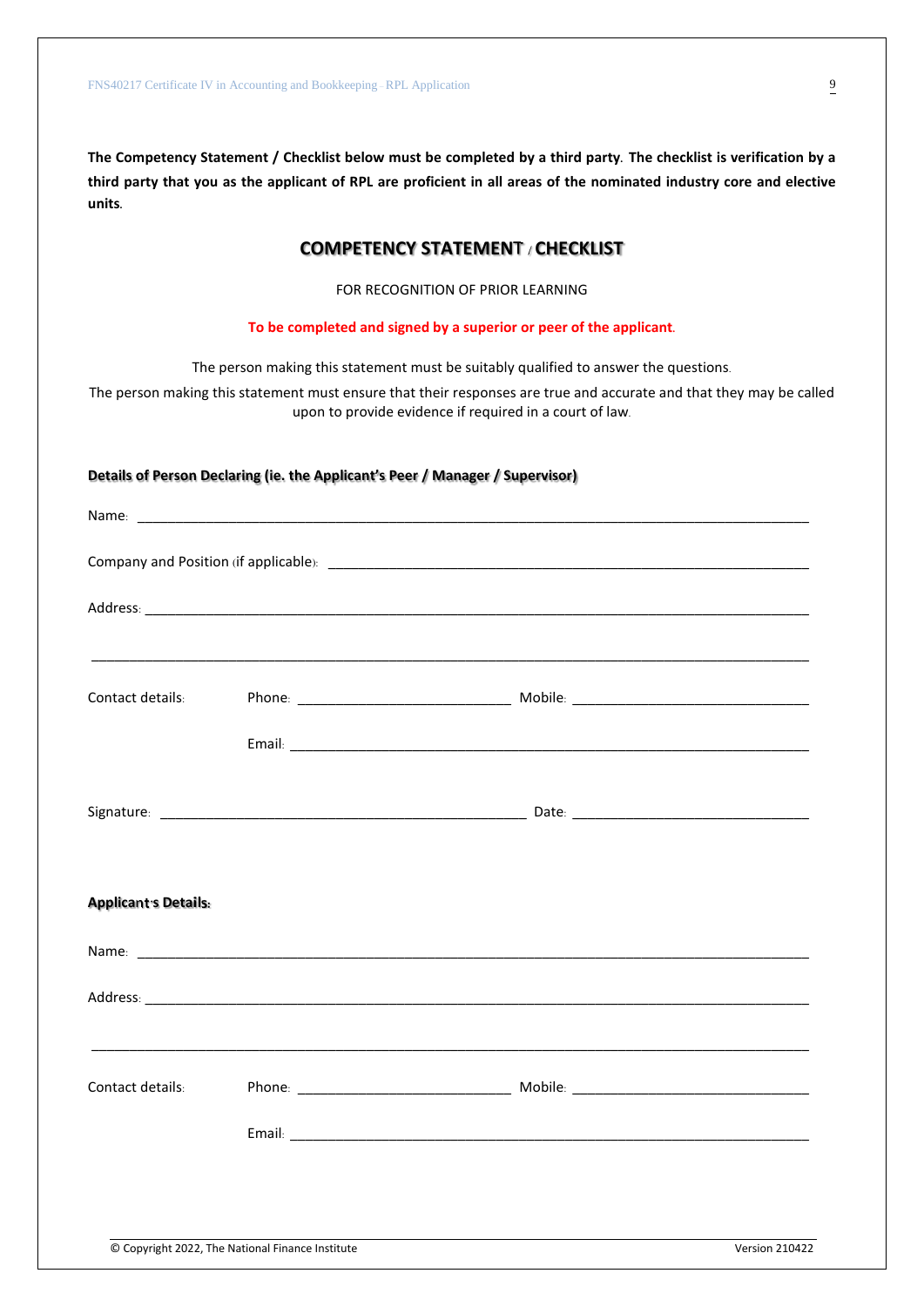The following are to be ticked by the person declaring on behalf of the applicant (ie. the applicant's Peer / Supervisor / Manager) as signifying the RPL applicant has the required skill in the chosen elements and performance criteria.

| <b>ELEMENT</b>                                                  | <b>PERFORMANCE CRITERIA</b>                                                                                                                                                  | Verification                                |
|-----------------------------------------------------------------|------------------------------------------------------------------------------------------------------------------------------------------------------------------------------|---------------------------------------------|
| 1 Maintain asset register                                       | 1.1 Prepare a register of property, plant and equipment from fixed asset<br>transactions in accordance with legislative and organisational policy and<br>procedures          | $\square$ Yes<br>$\Box$ No<br>$\Box$ Unsure |
|                                                                 | 1.2 Determine method of calculating depreciation in accordance with<br>organisational requirements                                                                           |                                             |
|                                                                 | 1.3 Maintain asset register and associated depreciation schedule in accordance<br>with organisational policy, procedures and accounting requirements                         |                                             |
| 2 Record general journal entries<br>for balance day adjustments | 2.1 Record depreciation of non-current assets and disposal of fixed assets in<br>accordance with organisational policy, procedures and accounting<br>requirements            | $\neg$ Yes<br>$\Box$ No<br>$\Box$ Unsure    |
|                                                                 | 2.2 Adjust expense accounts and revenue accounts for prepayments and<br>accruals                                                                                             |                                             |
|                                                                 | 2.3 Record bad and doubtful debts in accordance with organisational policy,<br>procedures and accounting requirements                                                        |                                             |
|                                                                 | 2.4 Adjust ledger accounts for inventories, if required, and transfer to final<br>accounts                                                                                   |                                             |
| 3 Prepare final general ledger<br>accounts                      | 3.1 Make general journal entries for balance day adjustments in general ledger<br>system in accordance with organisational policy, procedures and accounting<br>requirements | $\neg$ Yes<br>$\Box$ No<br>$\Box$ Unsure    |
|                                                                 | 3.2 Post revenue and expense account balances to final general ledger<br>accounts system                                                                                     |                                             |
|                                                                 | 3.3 Prepare final general ledger accounts to reflect gross and net profits for<br>reporting period                                                                           |                                             |
| 4 Prepare end of period financial<br>reports                    | 4.1 Prepare revenue statement in accordance with organisational<br>requirements to reflect operating profit for reporting period                                             | $\neg$ Yes<br>$\Box$ No                     |
|                                                                 | 4.2 Prepare balance sheet to reflect financial position of business at end of<br>reporting period                                                                            | $\Box$ Unsure                               |
|                                                                 | 4.3 Identify and correct, or refer errors for resolution in accordance with<br>organisational policy and procedures                                                          |                                             |

### **BSBFIA401 Prepare financial reports**

### **BSBITU422 Use digital technologies to collaborate in the workplace**

| <b>ELEMENT</b>                                                    | <b>PERFORMANCE CRITERIA</b>                                                                                                                                                                      | <b>Verification</b>       |
|-------------------------------------------------------------------|--------------------------------------------------------------------------------------------------------------------------------------------------------------------------------------------------|---------------------------|
| 1 Review existing digital<br>technology use in the business       | 1.1 Identify current collaborative ways of working, particularly relating to the<br>use of technology to support collaboration                                                                   | $\sqcap$ Yes<br>$\Box$ No |
|                                                                   | 1.2 Assess performance of current ways of working against organisational<br>strategies and objectives                                                                                            | $\Box$ Unsure             |
|                                                                   | 1.3 Collate information collected through review and provide to relevant<br>personnel as required                                                                                                |                           |
| 2 Identify opportunities to<br>implement digital technologies     | 2.1 Identify available digital technologies by accessing relevant sources of<br>information                                                                                                      | $\sqcap$ Yes<br>$\Box$ No |
| for workplace collaboration                                       | 2.2 Seek assistance from specialist advisors as required to determine relevant<br>digital applications and specific information related to each                                                  | $\sqcap$ Unsure           |
|                                                                   | 2.3 Assess existing collaborative methods against available and existing digital<br>technologies to determine opportunities and priorities taking into account any<br>associated costs and risks |                           |
|                                                                   | 2.4 Prepare a business case for implementing new digital solutions to support<br>collaboration and seek approval where required                                                                  |                           |
| 3 Implement and use digital<br>technologies to collaborate in the | 3.1 Develop a plan to introduce new collaborative technologies, by assessing<br>short-term and longer-term goals business objectives                                                             | $\sqcap$ Yes<br>$\Box$ No |
| workplace                                                         | 3.2 Communicate and promote key features of the plan to others, referring to<br>organisational strategies where relevant                                                                         | $\Box$ Unsure             |
|                                                                   | 3.3 Organise training and coaching for relevant personnel to maximise uptake<br>and effectiveness                                                                                                |                           |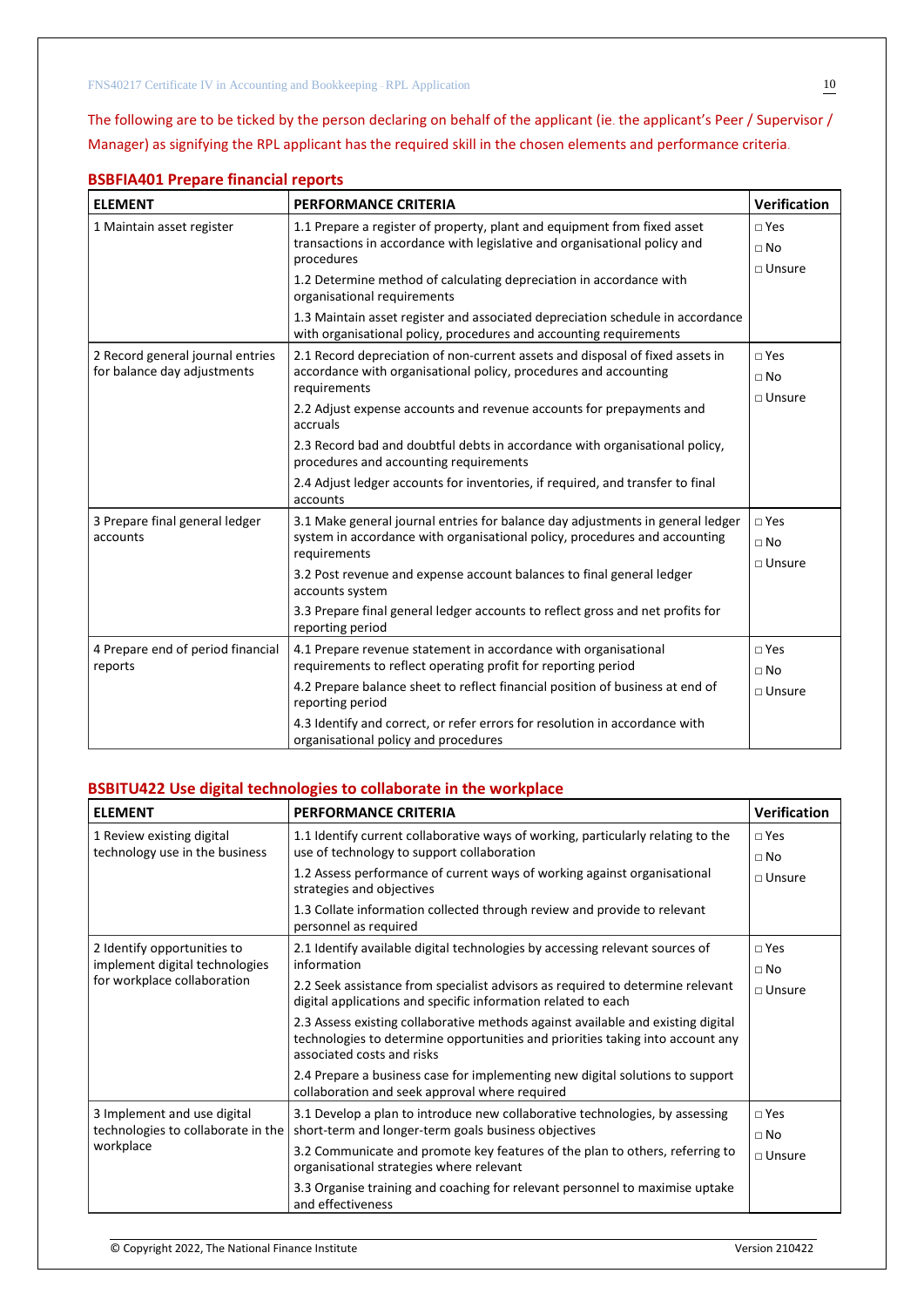# **FNSACC311 Process financial transactions and extract interim reports**

| <b>ELEMENT</b>                 | <b>PERFORMANCE CRITERIA</b>                                                                                        | Verification  |
|--------------------------------|--------------------------------------------------------------------------------------------------------------------|---------------|
| 1 Check and verify supporting  | 1.1 Identify, check and record information from financial documents                                                | $\Box$ Yes    |
| documentation                  | 1.2 Examine supporting documentation to establish accuracy and                                                     | $\Box$ No     |
|                                | completeness, and to confirm authorisation by required personnel                                                   | $\Box$ Unsure |
| 2 Prepare and process banking  | 2.1 Enter and balance deposits and withdrawals according to organisational                                         | $\Box$ Yes    |
| and petty cash documents       | procedures                                                                                                         | $\Box$ No     |
|                                | 2.2 Confirm the validity of cheques and electronic payments before processing                                      | $\Box$ Unsure |
|                                | 2.3 Reconcile banking documentation against organisation's financial records                                       |               |
|                                | 2.4 Check, process and record petty cash claims and vouchers, and balance                                          |               |
|                                | petty cash book according to organisational procedures                                                             |               |
| 3 Prepare and process payable  | 3.1 Prepare invoices according to organisational policies and procedures                                           | $\square$ Yes |
| and received invoices          | 3.2 Check invoices against source documents for accuracy and correct                                               | $\square$ No  |
|                                | identified errors                                                                                                  | $\Box$ Unsure |
|                                | 3.3 File invoices and related documents for auditing purposes                                                      |               |
| 4 Prepare journals             | 4.1 Prepare required journal entries within organisational timeframes                                              | $\square$ Yes |
|                                | 4.2 Confirm authorisation of journals by required personnel, and process them                                      | $\square$ No  |
|                                | according to organisational policies and procedures                                                                | $\Box$ Unsure |
| 5 Update financial data and    | 5.1 Post journals to ledger in line with organisational input standards                                            | $\square$ Yes |
| systems                        | 5.2 Enter data into system according to organisational input standards and                                         | $\sqcap$ No   |
|                                | allocate transactions to system and accounts                                                                       | $\Box$ Unsure |
|                                | 5.3 Update related systems to maintain integrity of relationships between<br>financial systems                     |               |
| 6 Prepare deposit facility and | 6.1 Select deposit facility appropriate to banking method to be used                                               | $\square$ Yes |
| lodge flows                    | 6.2 Apply security and safety measures required for banking method according                                       | $\Box$ No     |
|                                | to organisational policies and industry and legislative requirements                                               | □ Unsure      |
|                                | 6.3 Obtain and file proof of lodgement according to organisational protocols                                       |               |
| 7 Finalise trial balance and   | 7.1 Determine scope of any special transactions to be made, and process the                                        | $\square$ Yes |
| interim reports                | transactions                                                                                                       | $\Box$ No     |
|                                | 7.2 Complete cash and credit journals and post to general ledger                                                   | □ Unsure      |
|                                | 7.3 Extract and check trial balance and prepare other required interim reports                                     |               |
|                                | 7.4 Review trial balance and interim reports for accuracy and completeness                                         |               |
|                                | 7.5 Finalise and file trial balance and interim reports according to<br>organisational and regulatory requirements |               |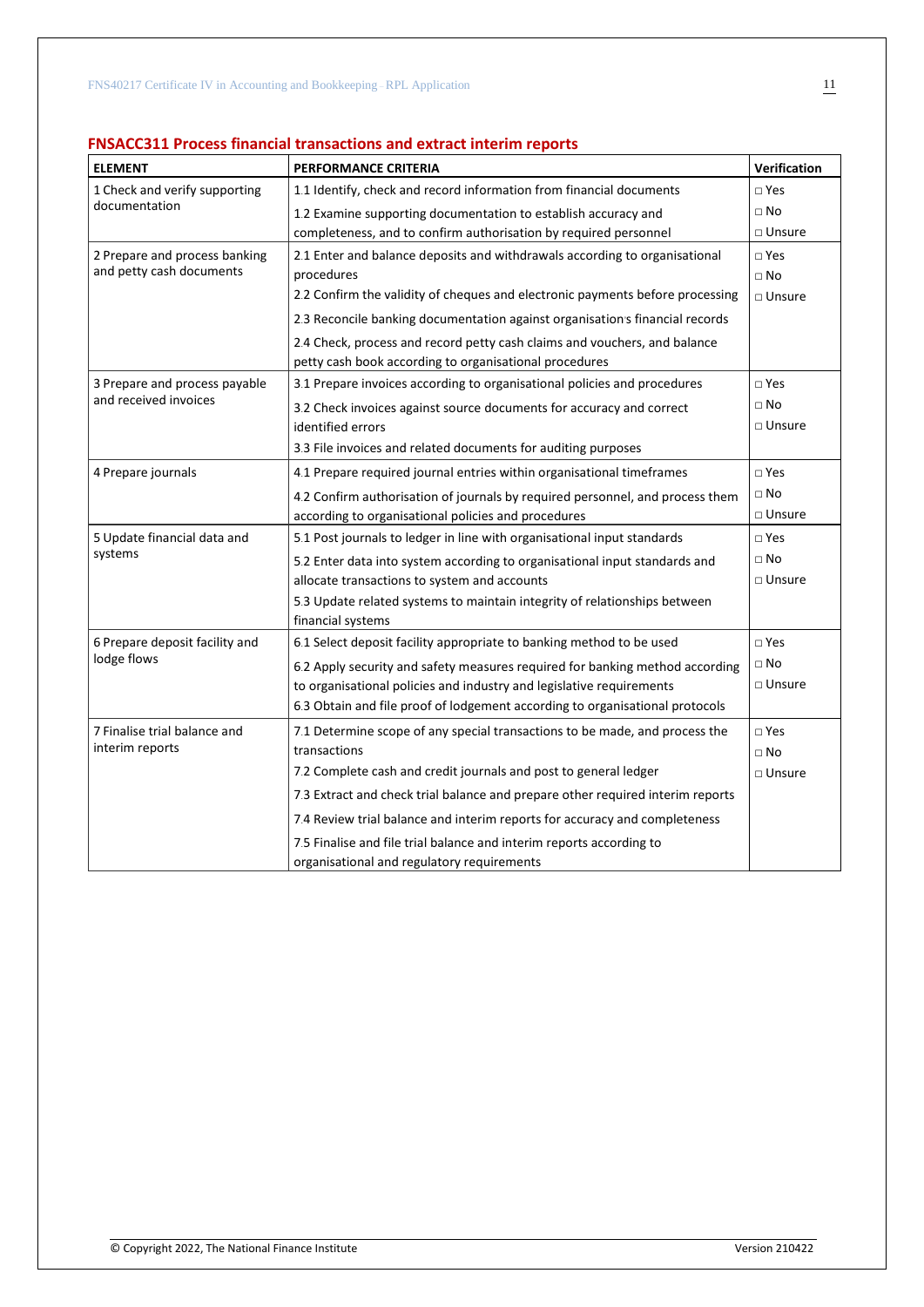# **FNSACC312 Administer subsidiary accounts and ledgers**

| <b>ELEMENT</b>                              | PERFORMANCE CRITERIA                                                                | Verification     |
|---------------------------------------------|-------------------------------------------------------------------------------------|------------------|
| 1 Review accounts receivable                | 1.1 Check receipts entered into manual accounts receivable system for               | □ Yes            |
| requirements                                | accuracy, consistency and completeness                                              | $\square$ No     |
|                                             | 1.2 Identify and make record of incorrect entries according to type and source      | $\square$ Unsure |
|                                             | of receipt                                                                          |                  |
|                                             | 1.3 Identify and investigate discrepancies between monies owed and monies           |                  |
|                                             | paid according to organisational policies, procedures and guidelines                |                  |
|                                             | 1.4 Amend receipts entered into manual accounts receivable system according         |                  |
|                                             | to established procedures                                                           |                  |
| 2 Identify bad and doubtful debts           | 2.1 Review debtor ledger according to organisational policies and guidelines to     | $\square$ Yes    |
|                                             | identify outstanding monies and seek further information where required             | $\square$ No     |
|                                             | 2.2 Verify bad and doubtful debt status through liaison with debtors                | □ Unsure         |
|                                             | 2.3 Complete reporting procedures and required documentation for bad and            |                  |
|                                             | doubtful debts according to organisational policies and guidelines                  |                  |
| 3 Review client compliance with             | 3.1 Identify clients in default of trading terms according to organisational credit | $\square$ Yes    |
| terms and conditions and plan               | policies and operating procedures                                                   | $\square$ No     |
| recovery action                             | 3.2 Contact identified clients and promptly and courteously make satisfactory       | □ Unsure         |
|                                             | arrangements for payment of outstanding monies                                      |                  |
|                                             | 3.3 Action organisational policy and procedures for monies owing that               |                  |
|                                             | constitute breach of organisational credit policy                                   |                  |
|                                             | 3.4 Review previous activities and communication with clients to establish          |                  |
|                                             | adequacy of follow-up procedures, and determine whether usual                       |                  |
|                                             | organisational recovery avenues have been exhausted                                 |                  |
|                                             | 3.5 Develop plans to pursue debt recovery or to initiate legal action, with         |                  |
|                                             | measures completed in line with organisational policies, guidelines and             |                  |
|                                             | timeframes                                                                          |                  |
| 4 Prepare reports and file<br>documentation | 4.1 Prepare reports that document accounts receivable, debt recovery type           | □ Yes            |
|                                             | and cause, and debt recovery plan                                                   | $\square$ No     |
|                                             | 4.2 Distribute reports to supervisors, managers, and other designated parties       | □ Unsure         |
|                                             | 4.3 File documentation according to organisational policy and procedures            |                  |
| 5 Distribute creditor invoices for          | 5.1 Identify, investigate and rectify invoice discrepancies and encode and          | □ Yes            |
| authorisation                               | record invoices correctly                                                           | $\square$ No     |
|                                             | 5.2 Request authorisation for payment from designated personnel                     | □ Unsure         |
| 6 Remit payments to creditors               | 6.1 Draw up and ensure authorisation of cheque requisition                          | $\square$ Yes    |
|                                             | 6.2 Collect and record data relating to creditor details and amounts paid           | □ No             |
|                                             | according to organisational guidelines, and prepare report for ratification by      | □ Unsure         |
|                                             | management                                                                          |                  |
|                                             | 6.3 Prepare creditor payment in line with organisational requirements               |                  |
|                                             | 6.4 Prepare journal to record payment                                               |                  |
| 7 Reconcile outstanding balances            | 7.1 Obtain statements of outstanding balances from suppliers where required         | $\square$ Yes    |
|                                             | 7.2 Reconcile balances outstanding to invoices received                             | $\square$ No     |
|                                             |                                                                                     | $\Box$ Unsure    |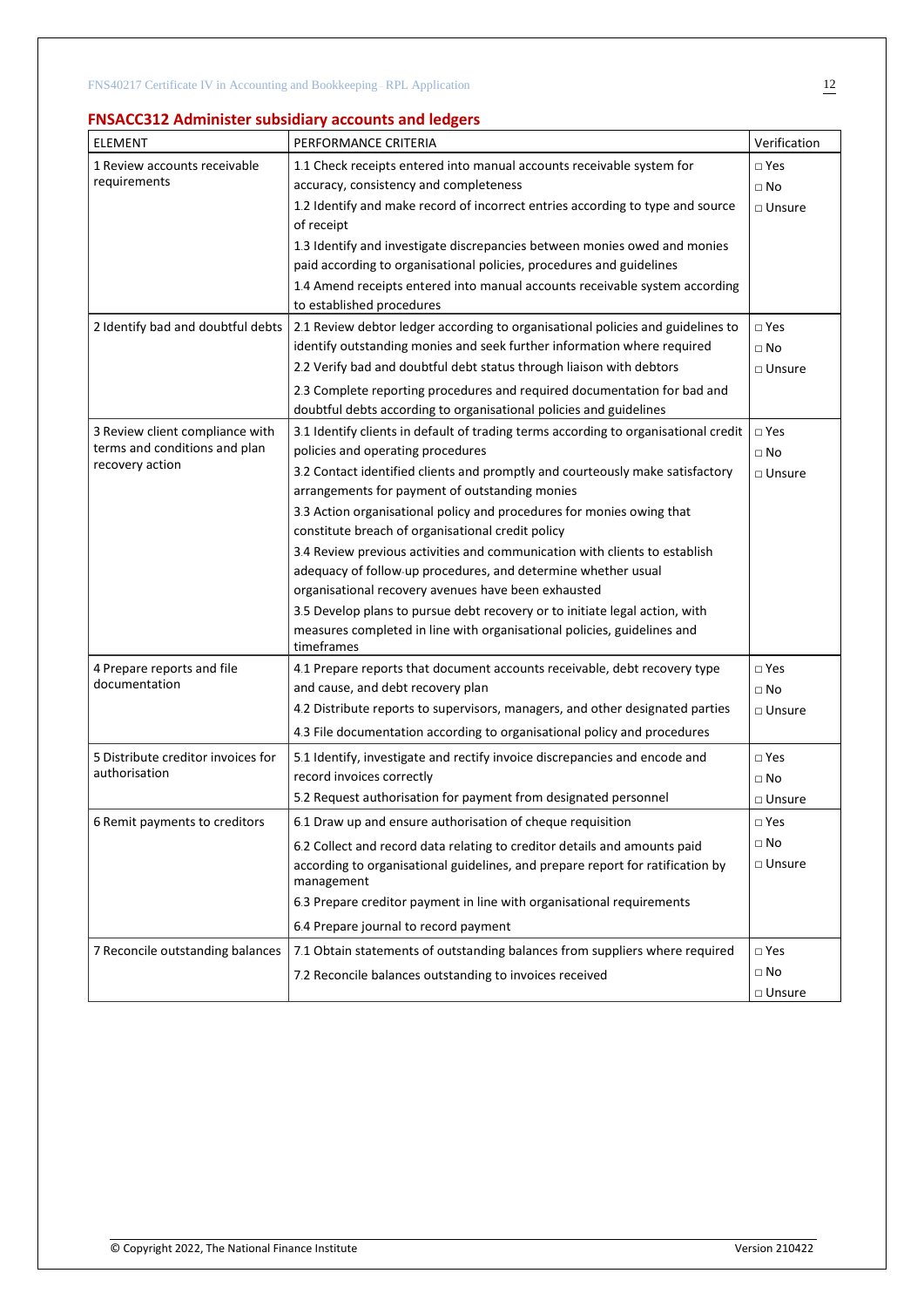# **FNSACC408 Work effectively in the accounting and bookkeeping industry**

| <b>ELEMENT</b>                    | PERFORMANCE CRITERIA                                                                                                            | Verification     |
|-----------------------------------|---------------------------------------------------------------------------------------------------------------------------------|------------------|
| 1. Develop professional working   | 1.1 Clarify business needs and expectations of work to be done through clear                                                    | $\sqcap$ Yes     |
| relationships                     | communication with key stakeholders                                                                                             | $\Box$ No        |
|                                   | 1.2 Determine roles and responsibilities of various members of the accounting<br>and tax profession according to business needs | $\Box$ Unsure    |
|                                   |                                                                                                                                 |                  |
|                                   | 1.3 Identify activities that fall outside own role and responsibilities, and identify                                           |                  |
|                                   | networks of individuals able to carry out those activities                                                                      |                  |
|                                   | 1.4 Refer business owner to networks for advice and services where applicable                                                   |                  |
|                                   | 1.5 Request feedback on range, type and quality of service to be provided and<br>act on feedback, where applicable              |                  |
|                                   | 1.6 Identify and use ethical principles and practices in own role and                                                           |                  |
|                                   | responsibilities                                                                                                                |                  |
| 2. Identify compliance            | 2.1 Obtain access to publications and software tools designed to assist in                                                      | $\Box$ Yes       |
| requirements and support          | carrying out own work activities                                                                                                | $\Box$ No        |
| materials                         | 2.2 Research legislative, statutory, regulatory and industry requirements for                                                   | $\Box$ Unsure    |
|                                   | carrying out own work activities                                                                                                |                  |
| 3. Set up and maintain systems to | 3.1 Develop systems to support user needs                                                                                       | $\square$ Yes    |
| meet compliance requirements      | 3.2 Develop instructions and guidelines for carrying out daily activities                                                       | $\Box$ No        |
|                                   | according to compliance requirements                                                                                            | $\square$ Unsure |
|                                   | 3.3 Review and adapt systems as necessary on a regular basis                                                                    |                  |
| 4. Work autonomously or in a      | 4.1 Determine tasks to be done and identify required conditions to work                                                         | $\square$ Yes    |
| team to complete work activities  | autonomously or in team environment                                                                                             | $\Box$ No        |
|                                   | 4.2 Plan work to manage resources, time and priorities                                                                          | □ Unsure         |
|                                   | 4.3 Provide feedback to team members to encourage, value and reward                                                             |                  |
|                                   | individual and team efforts, and contributions                                                                                  |                  |
|                                   | 4.4 Support team to identify and resolve problems that impede its performance                                                   |                  |
|                                   | 4.5 Adapt to changes in technology and work organisation in a timely manner                                                     |                  |
| 5. Develop and maintain own       | 5.1 Identify and review own professional development needs and goals on                                                         | $\square$ Yes    |
| competency                        | regular basis                                                                                                                   | $\Box$ No        |
|                                   | 5.2 Clarify and comply with competency, authorisation and licensing                                                             | $\Box$ Unsure    |
|                                   | requirements                                                                                                                    |                  |
|                                   | 5.3 Seek professional development opportunities that reflect own needs and<br>goals in agreed timeframe                         |                  |

# **FNSACC416 Set up and operate a computerised accounting system**

| <b>ELEMENT</b>                    | PERFORMANCE CRITERIA                                                                        | Verification    |
|-----------------------------------|---------------------------------------------------------------------------------------------|-----------------|
| 1. Implement integrated           | 1.1 Implement general ledger, chart of accounts, and subsidiary accounts                    | $\square$ Yes   |
| accounting system                 | according to organisational requirements, policies and procedures                           | $\Box$ No       |
|                                   | 1.2 Set up customers, suppliers and inventory items in system to meet                       | $\Box$ Unsure   |
|                                   | organisational requirements and reporting requirements of goods and services<br>tax $(GST)$ |                 |
|                                   | 1.3 Identify sources of technical help and use them to solve operational                    |                 |
|                                   | problems                                                                                    |                 |
| 2. Process transactions in system | 2.1 Collate, code, and classify input data before processing                                | $\square$ Yes   |
|                                   | 2.2 Process wide range of cash and credit transactions according to                         | $\Box$ No       |
|                                   | organisational policies and procedures                                                      | $\sqcap$ Unsure |
|                                   | 2.3 Use general journal to make balance day adjustments for prepayments and                 |                 |
|                                   | accruals                                                                                    |                 |
|                                   | 2.4 Regularly review system output to verify accuracy of data input, and make               |                 |
|                                   | adjustments for detected processing errors                                                  |                 |
|                                   | 2.5 Perform end of financial year rollover                                                  |                 |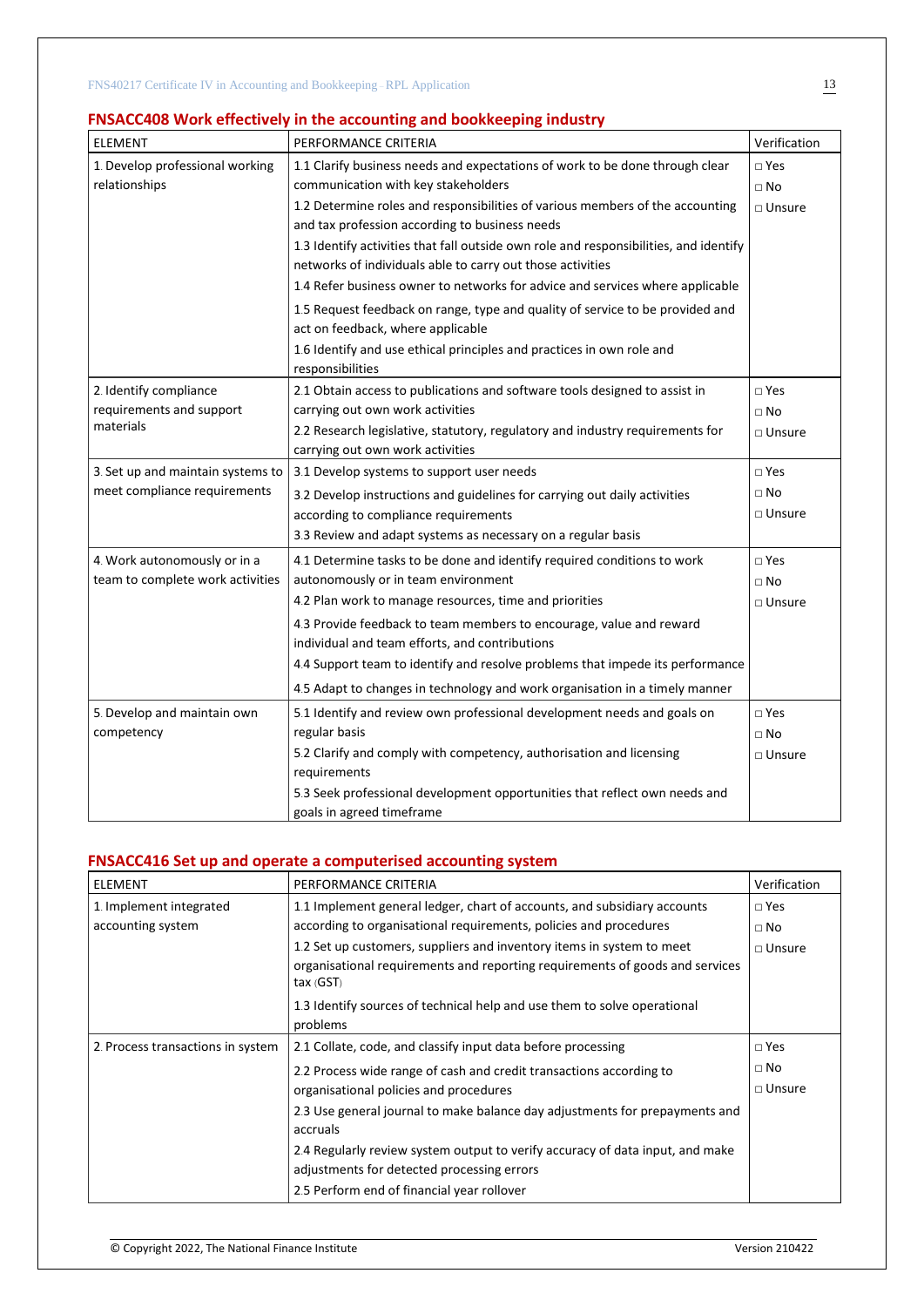| <b>ELEMENT</b>     | PERFORMANCE CRITERIA                                                                                                                         | Verification  |
|--------------------|----------------------------------------------------------------------------------------------------------------------------------------------|---------------|
| 3. Maintain system | 3.1 Add new general ledger accounts, and customer, supplier, inventory and                                                                   | $\square$ Yes |
|                    | fixed asset records as required                                                                                                              | $\Box$ No     |
|                    | 3.2 Maintain and update existing chart of accounts, and customer, supplier,<br>inventory and fixed asset records and subsidiary accounts     | $\Box$ Unsure |
|                    | 3.3 Customise chart of accounts to meet reporting requirements of<br>organisation                                                            |               |
| 4. Produce reports | 4.1 Generate reports to indicate financial performance and financial position of                                                             | $\square$ Yes |
|                    | organisation and for goods and services tax (GST) purposes                                                                                   | $\Box$ No     |
|                    | 4.2 Generate reports that confirm that subsidiary ledgers and accounts<br>reconcile with general ledger                                      | $\Box$ Unsure |
|                    | 4.3 Generate reports that confirm that system's bank account entries reconcile<br>with bank statements                                       |               |
|                    | 4.4 Establish systems and practices to ensure information is stored securely<br>and according to legislative and organisational requirements |               |
|                    | 4.5 Maintain secure record of processed transactions for audit purposes                                                                      |               |

# **FNSTPB401 Complete business activity and instalment activity statements \***

| <b>ELEMENT</b>                      | PERFORMANCE CRITERIA                                                                                           | Verification  |
|-------------------------------------|----------------------------------------------------------------------------------------------------------------|---------------|
| 1. Identify compliance and other    | 1.1 Research and document legislative, regulatory, industry and organisational                                 | $\square$ Yes |
| requirements applicable to          | requirements relating to activity statements and seek expert advice to clarify                                 | $\Box$ No     |
| business activity                   | issues where applicable                                                                                        | $\Box$ Unsure |
|                                     | 1.2 Review, interpret and apply legislation relating to taxes reported on activity<br>statements               |               |
|                                     | 1.3 Identify, document and apply policies in relation to compliance with code of                               |               |
|                                     | professional conduct as stipulated in legislation relevant to activity                                         |               |
|                                     | 1.4 Identify scope of services that can be provided by a Registered BAS Agent                                  |               |
|                                     | under the Tax Agent Services Act, including limitations of services compared to<br>those of a Tax Agent        |               |
|                                     | 1.5 Identify and access information, advice and services outside own scope of                                  |               |
|                                     | operation; establishing and using networks where necessary                                                     |               |
|                                     | 1.6 Identify and document lodgement schedule requirements                                                      |               |
|                                     | 1.7 Assess entity's cash flow and payment options and arrangements, and                                        |               |
|                                     | initiate discussion with management to ensure sufficient funds are available to<br>meet statutory requirements |               |
| 2. Analyse and apply industry       | 2.1 Review, interpret and apply relevant industry codes of conduct and identify                                | $\square$ Yes |
| codes of conduct associated with    | the applicable governing bodies                                                                                | $\sqcap$ No   |
| work activities                     | 2.2 Document and apply relevant policies and procedures to ensure                                              | $\Box$ Unsure |
|                                     | compliance with code of conduct requirements                                                                   |               |
|                                     | 2.3 Identify and document own competency development requirements                                              |               |
|                                     | relating to changes in legislation                                                                             |               |
| 3. Review and apply goods and       | 3.1 Identify, interpret and apply and record GST principles                                                    | $\square$ Yes |
| services tax (GST) implications     | 3.2 Identify and code purchases and/or payments as per GST classifications                                     | $\Box$ No     |
| and code transactions               | 3.3 Identify and code sales and/or receipts as per GST classifications                                         | $\Box$ Unsure |
|                                     | 3.4 Process accounting data to comply with tax and GST reporting<br>requirements                               |               |
| 4. Report on payroll activities and | 4.1 Calculate and reconcile total salaries, wages and other payments for a                                     | $\sqcap$ Yes  |
| amounts withheld                    | reporting period to enter onto a BAS                                                                           | $\Box$ No     |
|                                     | 4.2 Verify or calculate pay as you go instalment (PAYGI) amount where                                          | $\Box$ Unsure |
|                                     | applicable, or calculate for other payments where applicable                                                   |               |
| 5. Reconcile and prepare activity   | 5.1 Prepare and reconcile activity statement reports, identify and correct                                     | $\sqcap$ Yes  |
| statement                           | statement errors, and amend bookkeeping entries as required                                                    | $\Box$ No     |
|                                     |                                                                                                                | $\Box$ Unsure |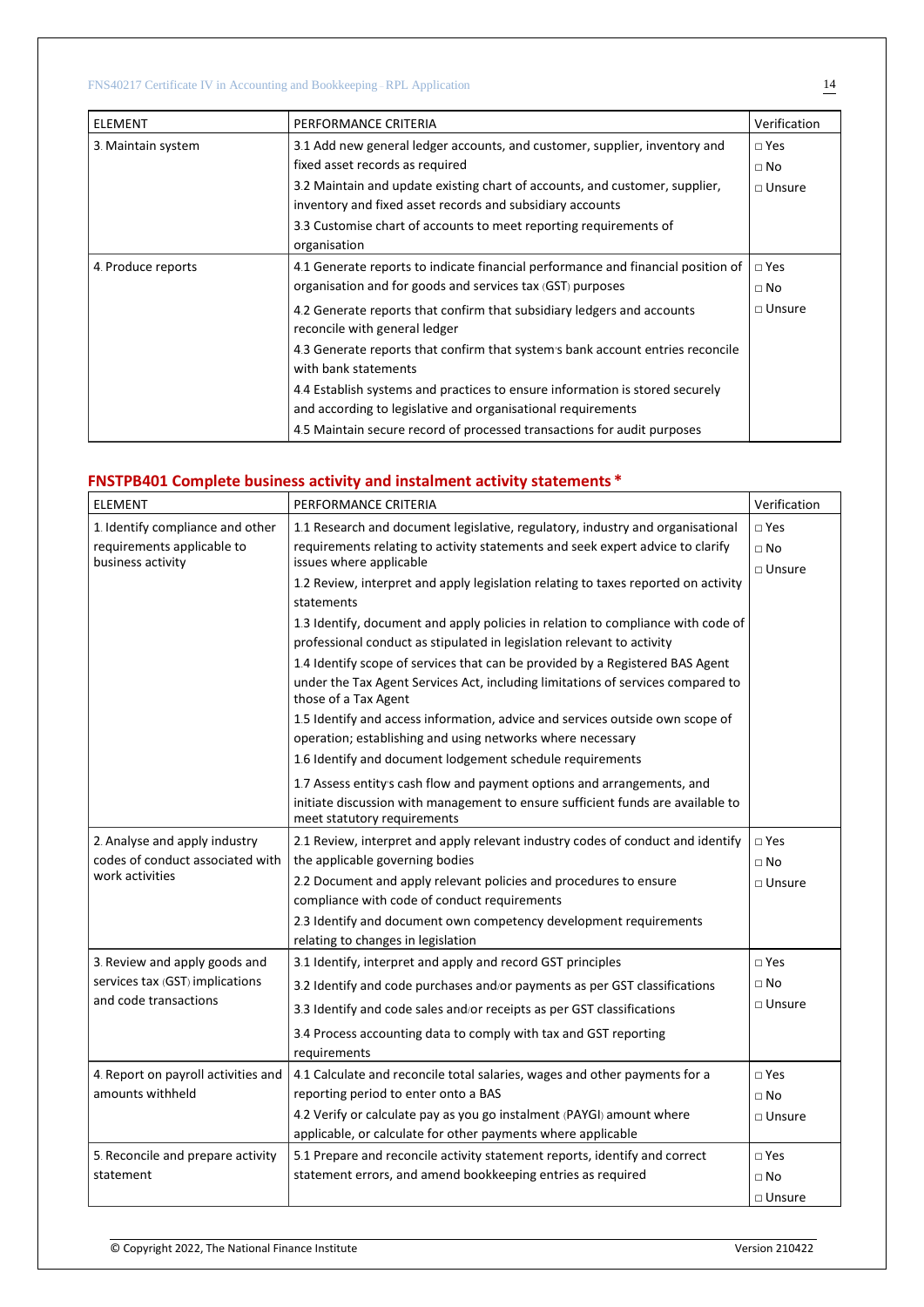| ELEMENT                     | PERFORMANCE CRITERIA                                                                                                                     | Verification            |
|-----------------------------|------------------------------------------------------------------------------------------------------------------------------------------|-------------------------|
|                             | 5.2 Review extraordinary transactions in the accounting system, including<br>transactions involving capital acquisitions and imports     |                         |
|                             | 5.3 Make adjustments for previous quarters, months or year-end where<br>necessary according to legislative guidelines                    |                         |
|                             | 5.4 Complete BAS and/or IAS return according to current statutory, legislative,<br>regulatory and organisational schedule                |                         |
|                             | 5.5 Reconcile figures completed on BAS and/or IAS form with journal entries,<br>financial statements, GST and other control accounts     |                         |
| 6. Lodge activity statement | 6.1 Check activity statement and ensure sign-off by authorising person required<br>by statutory, legislative and regulatory requirements | $\Box$ Yes<br>$\Box$ No |
|                             | 6.2 Lodge activity statement according to statutory, legislative and regulatory<br>requirements                                          | $\sqcap$ Unsure         |

#### **FNSTPB402 Establish and maintain payroll systems \***

| ELEMENT                           | PERFORMANCE CRITERIA                                                                                        | Verification  |
|-----------------------------------|-------------------------------------------------------------------------------------------------------------|---------------|
| 1. Establish payroll requirements | 1.1 Assess scope of payroll services that a business activity statement (BAS)                               | $\square$ Yes |
|                                   | agent can provide, and identify need for independent expert advice                                          | $\square$ No  |
|                                   | 1.2 Apply knowledge of legislation in relation to National Employment                                       | □ Unsure      |
|                                   | Standards, and legislative requirements in regard to payroll payments                                       |               |
|                                   | 1.3 Research and identify relevant state and modern awards, and employment                                  |               |
|                                   | agreements, regarding details to be set up in payroll system for individual<br>employees                    |               |
| 2. Record payroll data            | 2.1 Configure payroll system with complete data provided by employee and                                    | $\square$ Yes |
|                                   | employer                                                                                                    | $\Box$ No     |
|                                   | 2.2 Review payroll data and clarify discrepancies with designated persons                                   | $\Box$ Unsure |
|                                   | 2.3 Enter employee pay period details in payroll system in line with source data                            |               |
| 3. Prepare and process payroll    | 3.1 Conduct payroll preparation within designated timeframes and according to                               | $\square$ Yes |
|                                   | organisational policy and procedures                                                                        | $\square$ No  |
|                                   | 3.2 Use employee source data to calculate, record and reconcile payroll                                     | $\Box$ Unsure |
|                                   | according to legislative requirements                                                                       |               |
|                                   | 3.3 Reconcile total payments for pay period, and review and correct                                         |               |
|                                   | irregularities or refer them to designated persons for resolution                                           |               |
|                                   | 3.4 Obtain authorisation of payroll and make arrangements for individuals                                   |               |
|                                   | payments in line with organisational requirements                                                           |               |
|                                   | 3.5 Distribute individual pay advice according to organisational and legislative<br>requirements            |               |
|                                   | 3.6 Identify legislative and organisational requirements relevant to                                        |               |
|                                   | employment termination processes and payment, and seek advice to interpret<br>requirements as required      |               |
|                                   | 3.7 Produce, review and store payroll records according to organisational policy<br>and security procedures |               |
| 4. Handle payroll enquiries       | 4.1 Respond to payroll enquiries according to organisational and legislative                                | $\square$ Yes |
|                                   | requirements                                                                                                | $\Box$ No     |
|                                   | 4.2 Provide information according to organisational and legislative                                         | $\Box$ Unsure |
|                                   | requirements                                                                                                |               |
|                                   | 4.3 Refer enguiries outside area of responsibility or knowledge to designated                               |               |
|                                   | persons for resolution                                                                                      |               |
|                                   | 4.4 Provide additional information or complete follow-up action within                                      |               |
|                                   | designated timeframes and according to organisational policy and procedures                                 |               |
| 5. Maintain payroll               | 5.1 Maintain information and record keeping relating to payroll function                                    | $\square$ Yes |
|                                   | according to current legislative and regulatory requirements                                                | $\square$ No  |
|                                   | 5.2 Prepare and reconcile month-end and year-end payroll records to ensure                                  | $\Box$ Unsure |
|                                   | compliance with legislative and management deadlines                                                        |               |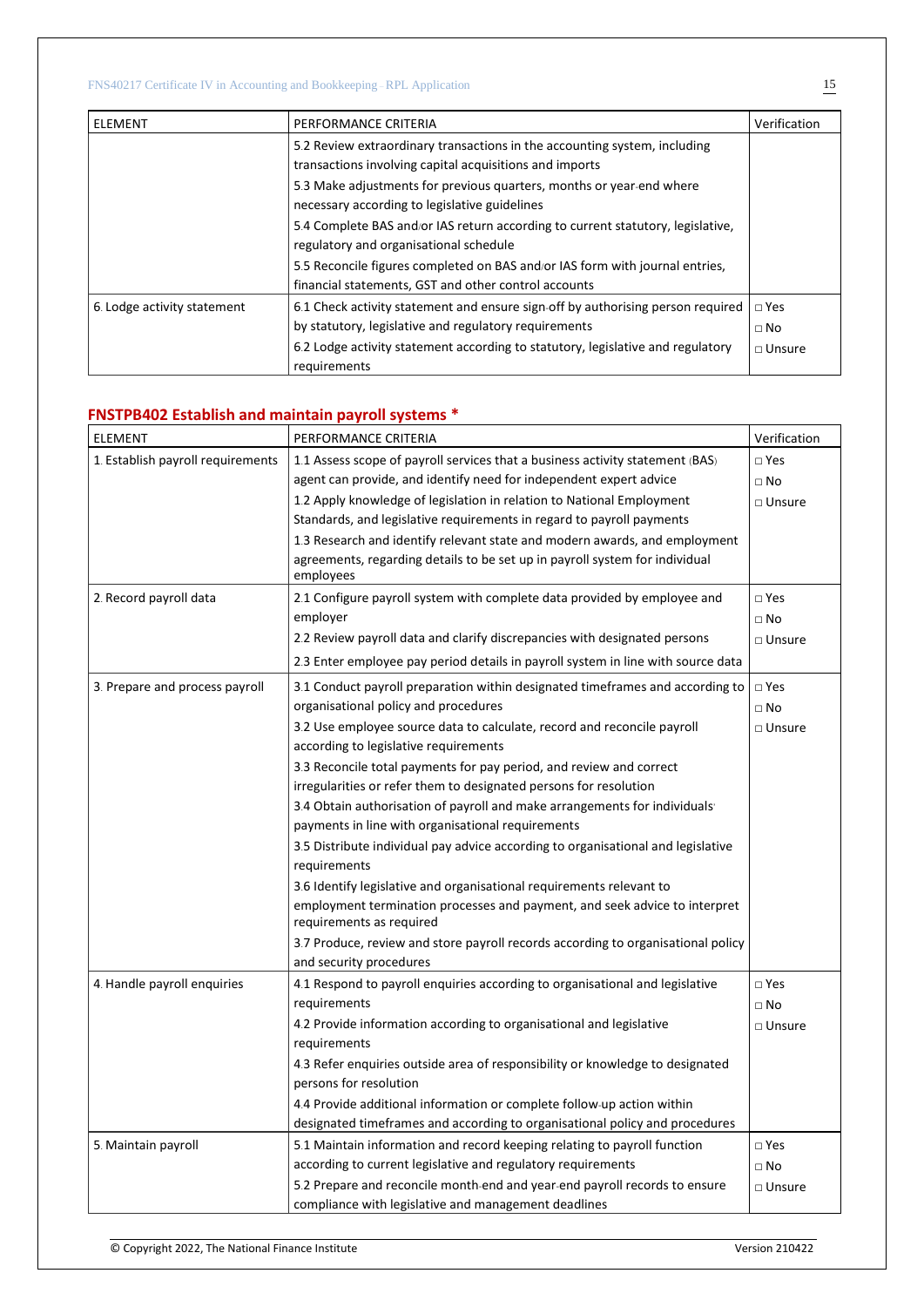| <b>ELEMENT</b> | PERFORMANCE CRITERIA                                                           | Verification |
|----------------|--------------------------------------------------------------------------------|--------------|
|                | 5.3 Update records and systems in line with salary reviews and other changes   |              |
|                | in employment status                                                           |              |
|                | 5.4 Establish back-up and disaster recovery systems                            |              |
|                | 5.5 Generate and distribute payroll reports in line with organisational policy |              |
|                | 5.6 Extract and apply BAS and instalment activity statement (IAS) data         |              |
|                | according to legislative and regulatory requirements                           |              |

# **ELECTIVE UNITS**

### **BSBCUS301 Deliver and monitor a service to customers**

| <b>ELEMENT</b>                   | PERFORMANCE CRITERIA                                                                                                 | Verification     |
|----------------------------------|----------------------------------------------------------------------------------------------------------------------|------------------|
| 1 Identify customer needs        | 1.1 Use appropriate interpersonal skills to accurately identify and clarify<br>customer needs and expectations       | $\square$ Yes    |
|                                  | 1.2 Assess customer needs for urgency to determine priorities for service                                            | $\Box$ No        |
|                                  | delivery according to organisational and legislative requirements                                                    | $\square$ Unsure |
|                                  | 1.3 Use effective communication to inform customers about available choices                                          |                  |
|                                  | for meeting their needs and assist in the selection of preferred options                                             |                  |
|                                  | 1.4 Identify limitations in addressing customer needs and seek appropriate<br>assistance from designated individuals |                  |
| 2 Deliver a service to customers | 2.1 Provide prompt service to customers to meet identified needs in                                                  | $\square$ Yes    |
|                                  | accordance with organisational and legislative requirements                                                          | $\Box$ No        |
|                                  | 2.2 Establish and maintain appropriate rapport with customers to ensure                                              | $\Box$ Unsure    |
|                                  | completion of quality service delivery                                                                               |                  |
|                                  | 2.3 Sensitively and courteously handle customer complaints in accordance with                                        |                  |
|                                  | organisational and legislative requirements                                                                          |                  |
|                                  | 2.4 Provide assistance or respond to customers with specific needs according                                         |                  |
|                                  | to organisational and legislative requirements                                                                       |                  |
|                                  | 2.5 Identify and use available opportunities to promote and enhance services<br>and products to customers            |                  |
| 3 Monitor and report on service  | 3.1 Regularly review customer satisfaction with service delivery using verifiable                                    | $\sqcap$ Yes     |
| delivery                         | evidence according to organisational and legislative requirements                                                    | $\Box$ No        |
|                                  | 3.2 Identify opportunities to enhance the quality of service and products, and                                       | $\Box$ Unsure    |
|                                  | pursue within organisational and legislative requirements                                                            |                  |
|                                  | 3.3 Monitor procedural aspects of service delivery for effectiveness and                                             |                  |
|                                  | suitability to customer requirements                                                                                 |                  |
|                                  | 3.4 Regularly seek customer feedback and use to improve the provision of                                             |                  |
|                                  | products and services                                                                                                |                  |
|                                  | 3.5 Ensure reports are clear, detailed and contain recommendations focused                                           |                  |
|                                  | on critical aspects of service delivery                                                                              |                  |

# **BSBCUS403 Implement customer service standards**

| <b>ELEMENT</b>                   | PERFORMANCE CRITERIA                                                        | Verification  |
|----------------------------------|-----------------------------------------------------------------------------|---------------|
| 1 Contribute to quality customer | 1.1 Access, interpret, apply and monitor customer service standards in the  | $\Box$ Yes    |
| service standards                | workplace according to organisational standards, policies and procedures    | $\sqcap$ No   |
|                                  | 1.2 Make contributions to the development, refinement and improvement of    | $\Box$ Unsure |
|                                  | customer service standards, policies and processes                          |               |
| 2 Implement customer service     | 2.1 Encourage all personnel to consistently implement customer service      | $\Box$ Yes    |
| systems                          | systems                                                                     | $\Box$ No     |
|                                  | 2.2 Review customer feedback in consultation with appropriate personnel and | $\Box$ Unsure |
|                                  | analyse when improving work practices                                       |               |
|                                  | 2.3 Identify customer service problems and make adjustments to ensure       |               |
|                                  | continued service quality                                                   |               |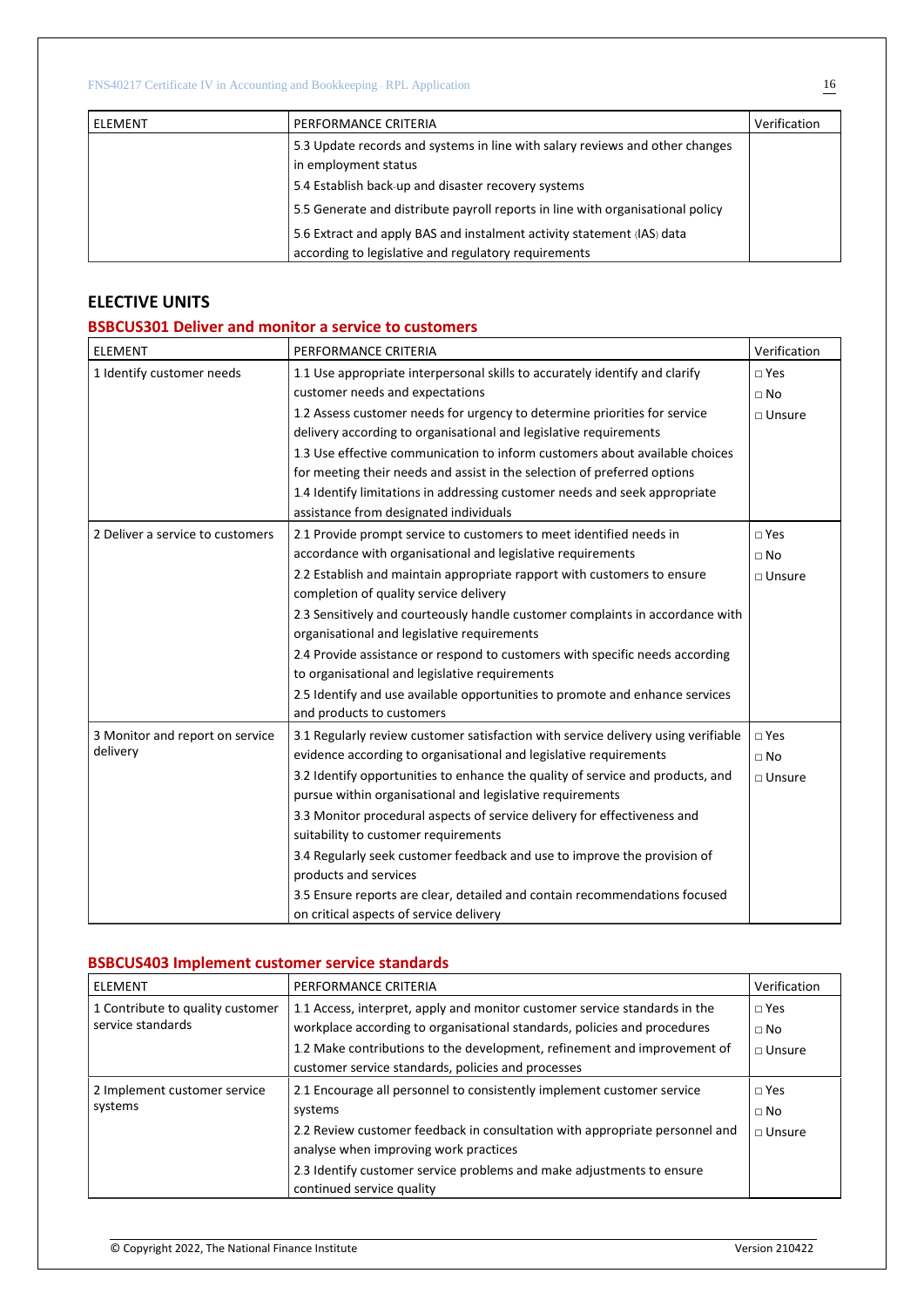| ELEMENT                                        | PERFORMANCE CRITERIA                                                                                                                    | Verification            |
|------------------------------------------------|-----------------------------------------------------------------------------------------------------------------------------------------|-------------------------|
|                                                | 2.4 Communicate adjustments in service delivery to all those involved, within<br>appropriate timeframes                                 |                         |
|                                                | 2.5 Coordinate and manage delivery of services and products to ensure they<br>effectively and efficiently meet agreed quality standards |                         |
| 3 Implement team customer<br>service standards | 3.1 Plan and implement team and work activities to meet customer needs and<br>expectations, and to minimise inconvenience               | $\Box$ Yes<br>$\Box$ No |
|                                                | 3.2 Identify resources required to undertake team tasks while meeting required<br>customer service levels                               | $\Box$ Unsure           |

# **BSBITU306 Design and produce business documents**

| <b>ELEMENT</b>                  | PERFORMANCE CRITERIA                                                                                                        | Verification     |
|---------------------------------|-----------------------------------------------------------------------------------------------------------------------------|------------------|
| 1. Select and prepare resources | 1.1 Select and use appropriate technology and software applications to                                                      | $\square$ Yes    |
|                                 | produce required business documents                                                                                         | $\Box$ No        |
|                                 | 1.2 Select layout and style of publication according to information and<br>organisational requirements                      | $\square$ Unsure |
|                                 | 1.3 Ensure document design is consistent with company and/or client                                                         |                  |
|                                 | requirements, using basic design principles                                                                                 |                  |
|                                 | 1.4 Discuss and clarify format and style with person requesting                                                             |                  |
|                                 | document/publication                                                                                                        |                  |
| 2. Design document              | 2.1 Identify, open and generate files and records according to task and                                                     | $\square$ Yes    |
|                                 | organisational requirements                                                                                                 | $\Box$ No        |
|                                 | 2.2 Design document to ensure efficient entry of information and to maximise                                                | $\square$ Unsure |
|                                 | presentation and appearance of information                                                                                  |                  |
|                                 | 2.3 Use a range of functions to ensure consistency of design and layout                                                     |                  |
|                                 | 2.4 Operate input devices within designated requirements                                                                    |                  |
| 3. Produce document             | 3.1 Complete document production within designated timelines according to                                                   | $\square$ Yes    |
|                                 | organisational requirements                                                                                                 | $\Box$ No        |
|                                 | 3.2 Check document produced to ensure it meets task requirements for style<br>and layout                                    | $\Box$ Unsure    |
|                                 | 3.3 Store document appropriately and save document to avoid loss of data                                                    |                  |
|                                 | 3.4 Use manuals, training booklets and/or help-desks to overcome basic<br>difficulties with document design and production  |                  |
| 4. Finalise document            | 4.1 Proofread document for readability, accuracy and consistency of language,                                               | $\square$ Yes    |
|                                 | style and layout prior to final output                                                                                      | $\Box$ No        |
|                                 | 4.2 Make any modifications to document to meet requirements                                                                 | $\square$ Unsure |
|                                 | 4.3 Name and store document in accordance with organisational requirements<br>and exit application without data loss/damage |                  |
|                                 |                                                                                                                             |                  |
|                                 | 4.4 Print and present document according to requirements                                                                    |                  |

# **BSBITU402 Develop and use complex spreadsheets**

| ELEMENT               | PERFORMANCE CRITERIA                                                        | Verification  |
|-----------------------|-----------------------------------------------------------------------------|---------------|
| 1. Prepare to develop | 1.1 Organise personal work environment in accordance with ergonomic         | $\Box$ Yes    |
| spreadsheet           | requirements                                                                | $\Box$ No     |
|                       | 1.2 Analyse task and determine specifications for spreadsheets              | $\Box$ Unsure |
|                       | 1.3 Identify organisational and task requirements of data entry, storage,   |               |
|                       | output, reporting and presentation requirements                             |               |
|                       | 1.4 Apply work organisation strategies and energy and resource conservation |               |
|                       | techniques to plan work activities                                          |               |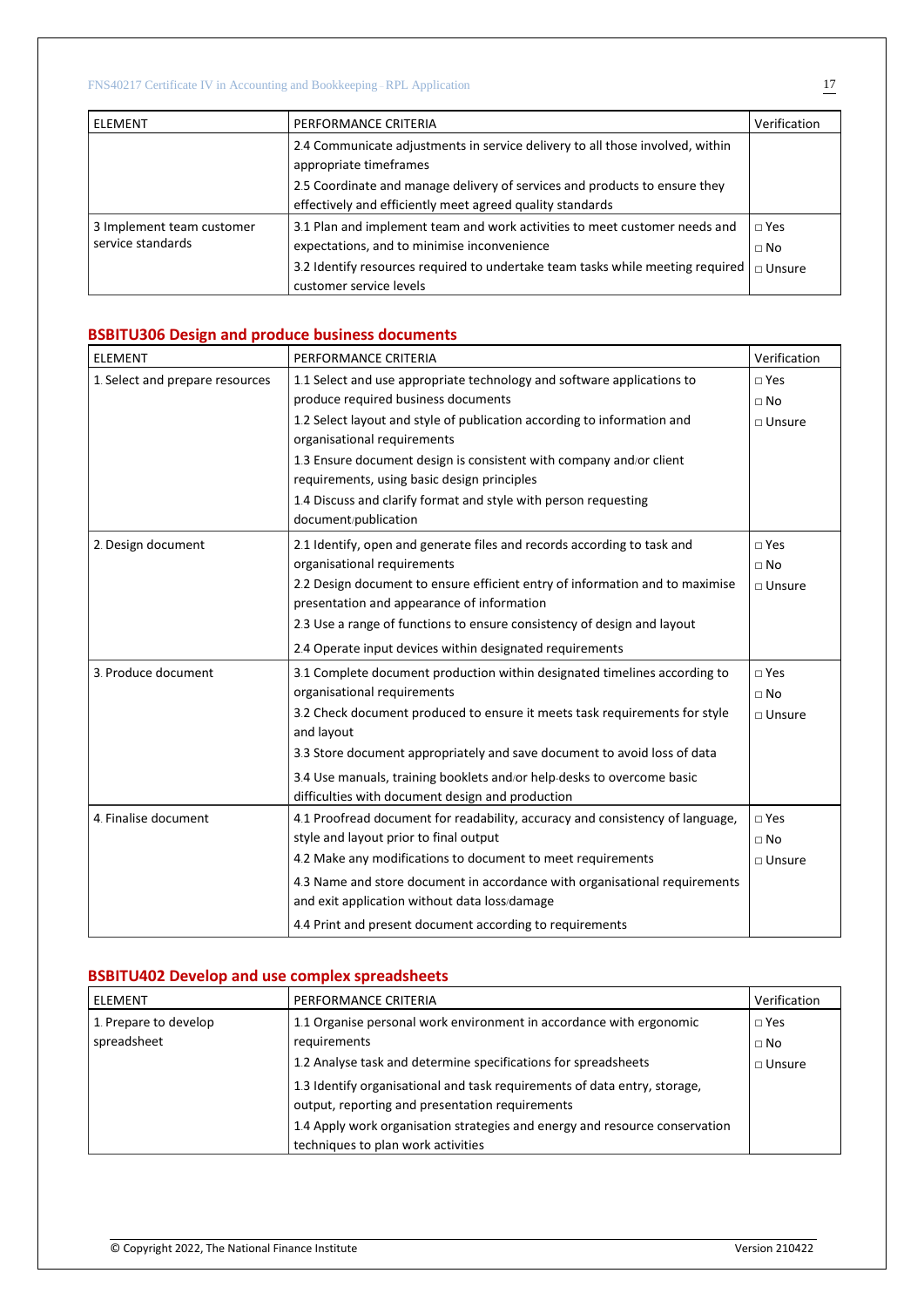| <b>ELEMENT</b>                  | PERFORMANCE CRITERIA                                                                                 | Verification     |
|---------------------------------|------------------------------------------------------------------------------------------------------|------------------|
| 2. Develop a linked spreadsheet | 2.1 Utilise spreadsheet design software functions and formulae to meet                               | $\neg$ Yes       |
| solution                        | identified requirements                                                                              | $\Box$ No        |
|                                 | 2.2 Link spreadsheets in accordance with software procedures                                         | $\square$ Unsure |
|                                 | 2.3 Format cells and use data attributes assigned with relative and/or absolute                      |                  |
|                                 | cell references, in accordance with task specifications                                              |                  |
|                                 | 2.4 Test formulae to confirm output meets task requirements                                          |                  |
| 3. Automate and standardise     | 3.1 Evaluate tasks to identify those where automation would increase                                 | $\square$ Yes    |
| spreadsheet operation           | efficiency                                                                                           | $\Box$ No        |
|                                 | 3.2 Create, use and edit macros to fulfil requirements of task and automate<br>spreadsheet operation | $\Box$ Unsure    |
|                                 | 3.3 Develop, edit and use templates to ensure consistency of design and layout                       |                  |
|                                 | for forms and reports, in accordance with organisational requirements                                |                  |
| 4. Use spreadsheets             | 4.1 Enter, check and amend data in accordance with organisational and task                           | $\square$ Yes    |
|                                 | requirements                                                                                         | $\Box$ No        |
|                                 | 4.2 Import and export data between compatible spreadsheets and adjust host                           | $\square$ Unsure |
|                                 | documents, in accordance with software and system procedures                                         |                  |
|                                 | 4.3 Use manuals, user documentation and online help to overcome problems                             |                  |
|                                 | with spreadsheet design and production                                                               |                  |
|                                 | 4.4 Preview, adjust and print spreadsheet in accordance with organisational                          |                  |
|                                 | and task requirements                                                                                |                  |
|                                 | 4.5 Name and store spreadsheet in accordance with organisational                                     |                  |
|                                 | requirements and exit application without data loss or damage                                        |                  |
| 5. Represent numerical data in  | 5.1 Determine style of graph to meet specified requirements and manipulate                           | $\neg$ Yes       |
| graphic form                    | spreadsheet data if necessary to suit graph requirements                                             | $\Box$ No        |
|                                 | 5.2 Create graphs with labels and titles from numerical data contained in a                          | $\square$ Unsure |
|                                 | spreadsheet file                                                                                     |                  |
|                                 | 5.3 Save, view and print graph within designated timelines                                           |                  |

# **BSBSMB401 Establish legal and risk management requirements of small business**

| <b>ELEMENT</b>                    | PERFORMANCE CRITERIA                                                                 | Verification    |
|-----------------------------------|--------------------------------------------------------------------------------------|-----------------|
| 1. Identify and implement         | 1.1 Identify and research possible options for the business legal structure using    | $\square$ Yes   |
| business legal requirements       | appropriate sources                                                                  | $\Box$ No       |
|                                   | 1.2 Determine legislation and regulatory requirements affecting operations of        | $\sqcap$ Unsure |
|                                   | the business under its chosen structure                                              |                 |
|                                   | 1.3 Develop and implement procedures to ensure full compliance with relevant         |                 |
|                                   | legislation and regulatory requirements                                              |                 |
| 2. Comply with legislation, codes | 2.1 Establish systems to ensure legal rights and responsibilities of the business    | $\sqcap$ Yes    |
| and regulatory requirements       | are identified and the business is adequately protected, specifically in relation    | $\Box$ No       |
|                                   | to work health and safety (WHS), business registration and environmental             | $\Box$ Unsure   |
|                                   | requirements                                                                         |                 |
|                                   | 2.2 Identify taxation principles and requirements relevant to the business, and      |                 |
|                                   | follow procedures to ensure compliance                                               |                 |
|                                   | 2.3 Identify and carefully maintain legal documents and maintain and update          |                 |
|                                   | relevant records to ensure their ongoing security and accessibility                  |                 |
|                                   | 2.4 Monitor provision of products and services of the business to protect legal      |                 |
|                                   | rights and to comply with legal responsibilities                                     |                 |
|                                   | 2.5 Conduct investigations to identify areas of non-compliance with legal and        |                 |
|                                   | regulatory requirements, and take corrective action where necessary                  |                 |
| 3. Negotiate and arrange          | 3.1 Seek legal advice on contractual rights and obligations, if required, to clarify | $\square$ Yes   |
| contracts                         | business liabilities                                                                 | $\sqcap$ No     |
|                                   | 3.2 Investigate and assess potential products and services to determine              | $\Box$ Unsure   |
|                                   | procurement rights and ensure protection of business interests where<br>applicable   |                 |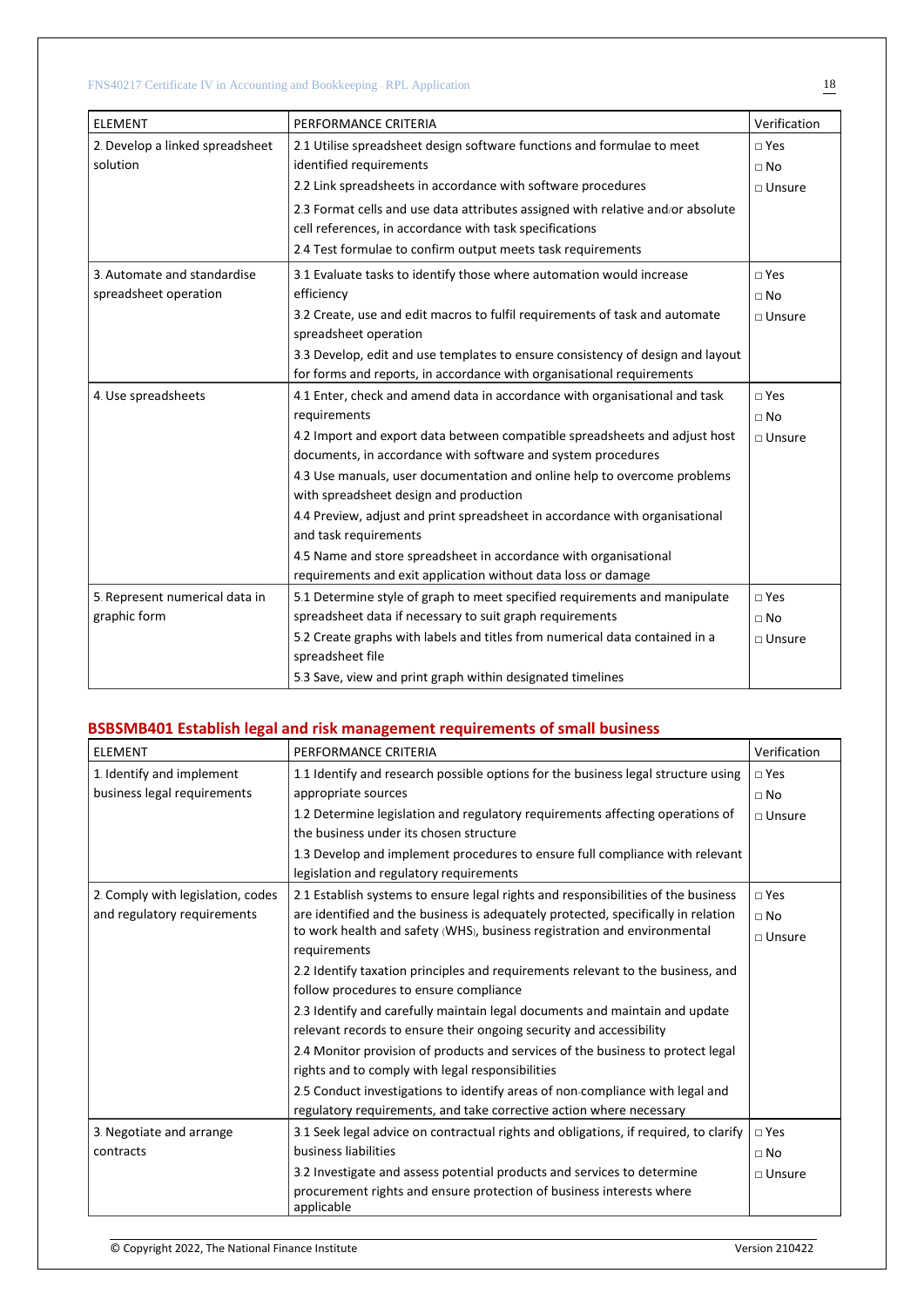| l ELEMENT                      | PERFORMANCE CRITERIA                                                                                                                                                             | Verification    |
|--------------------------------|----------------------------------------------------------------------------------------------------------------------------------------------------------------------------------|-----------------|
|                                | 3.3 Negotiate and secure contractual procurement rights for goods and<br>services including contracts with relevant people, as required, in accordance<br>with the business plan |                 |
|                                | 3.4 Identify options for leasing or ownership of business premises and<br>complete contractual arrangements in accordance with the business plan                                 |                 |
| 4. Identify and treat business | 4.1 identify potential internal and external risks to the business                                                                                                               | $\Box$ Yes      |
| risks                          | 4.2 assess the probability and impact of identified risks                                                                                                                        | $\Box$ No       |
|                                | 4.3 prioritise risks for treatment                                                                                                                                               | $\sqcap$ Unsure |
|                                | 4.4 develop actions to mitigate risks including identifying insurance<br>requirements and adequate cover                                                                         |                 |

### **BSBSMB402 Plan small business finances**

| <b>ELEMENT</b>                      | PERFORMANCE CRITERIA                                                                                            | Verification  |
|-------------------------------------|-----------------------------------------------------------------------------------------------------------------|---------------|
| 1. Identify costs, calculate prices | 1.1 Identify and document costs associated with production and delivery of                                      | $\sqcap$ Yes  |
| and prepare profit statement        | business products and services                                                                                  | $\Box$ No     |
|                                     | 1.2 Calculate prices based on costs and profit margin, as an hourly charge-out                                  | $\Box$ Unsure |
|                                     | rate for labour or unit price for products                                                                      |               |
|                                     | 1.3 Calculate break-even sales point to establish business viability and profit<br>margins                      |               |
|                                     | 1.4 Identify appropriate pricing strategies in relation to market conditions to<br>meet business profit targets |               |
|                                     | 1.5 Prepare projected profit statement to supplement the business plan                                          |               |
| 2. Develop a financial plan         | 2.1 Set profit targets or goals to reflect owner's desired returns                                              | $\square$ Yes |
|                                     | 2.2 Identify working capital requirements necessary to attain profit projections                                | $\Box$ No     |
|                                     | 2.3 Identify non-current asset requirements and consider alternative asset<br>management strategies             | $\Box$ Unsure |
|                                     | 2.4 Prepare cash flow projections to enable business operation in accordance                                    |               |
|                                     | with business plan and legal requirements                                                                       |               |
|                                     | 2.5 Identify capital investment requirements accurately for each operational<br>period                          |               |
|                                     | 2.6 Select budget targets to enable ongoing monitoring of financial<br>performance                              |               |
| 3. Acquire finance                  | 3.1 Identify start-up and ongoing financial requirements according to financial                                 | $\square$ Yes |
|                                     | plan/budget                                                                                                     | $\Box$ No     |
|                                     | 3.2 Identify sources of finance, including potential financial backers, to provide                              | $\Box$ Unsure |
|                                     | required liquidity for the business to complement business goals and objectives                                 |               |
|                                     | 3.3 Investigate cost of securing finance on optimal terms                                                       |               |
|                                     | 3.4 Identify strategies to obtain finance as required to ensure financial viability<br>of the business          |               |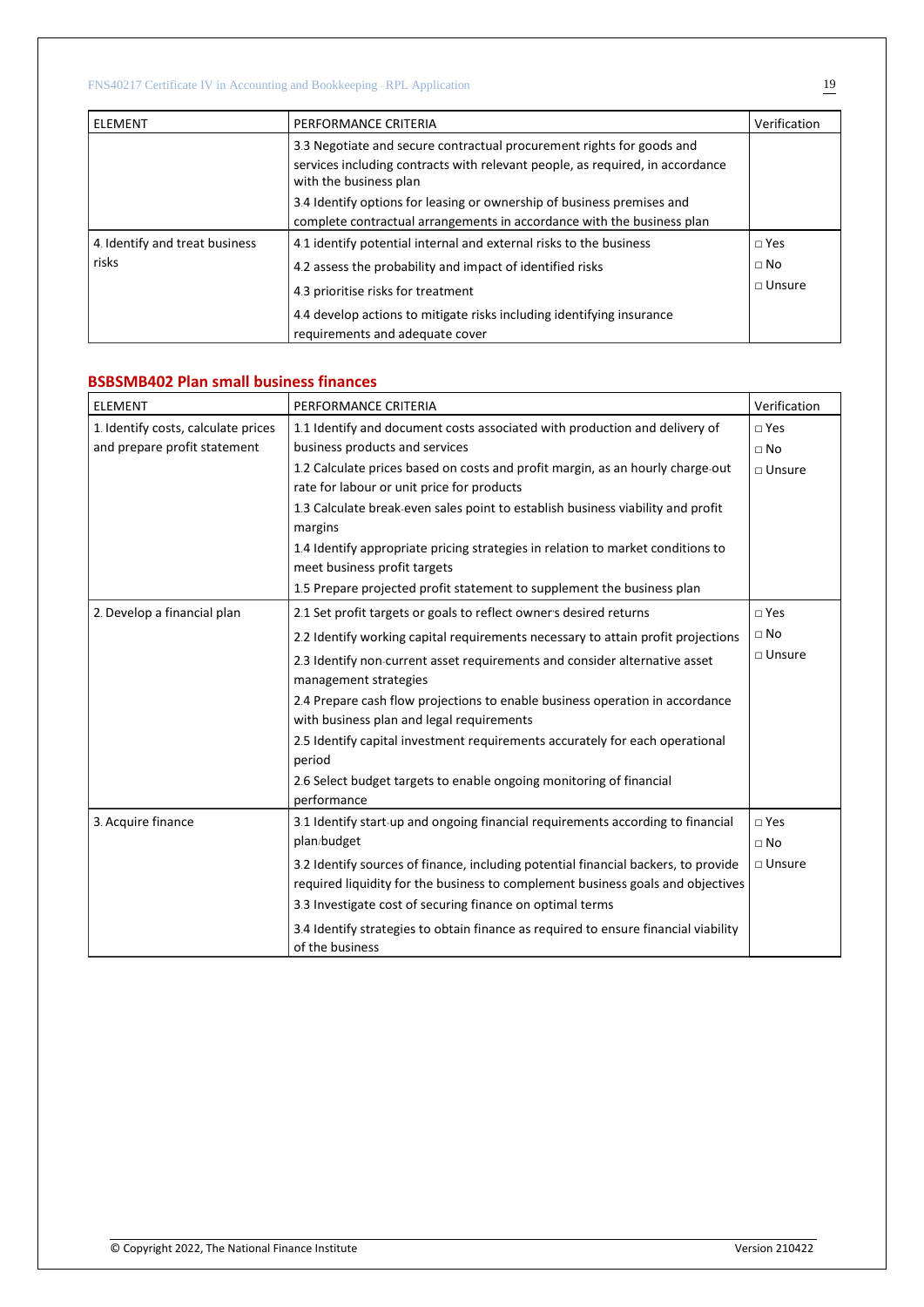# **BSBSMB420 Evaluate and develop small business operations**

| <b>ELEMENT</b>                                       | PERFORMANCE CRITERIA                                                                                                                                                                                               | Verification                  |
|------------------------------------------------------|--------------------------------------------------------------------------------------------------------------------------------------------------------------------------------------------------------------------|-------------------------------|
| 1 Review and evaluate<br>operational strategies and  | 1.1 Develop a detailed operational plan that sets out clear action points to fulfil<br>on business goals and objectives                                                                                            | $\square$ Yes<br>$\Box$ No    |
| procedures                                           | 1.2 Identify work health and safety (WHS) and environmental issues and<br>implement strategies to minimise risk factors                                                                                            | $\Box$ Unsure                 |
|                                                      | 1.3 Review and evaluate, where appropriate, a quality assurance process for<br>the business in line with industry standards, compliance requirements and<br>cultural criteria                                      |                               |
|                                                      | 1.4 Develop operational KPIs that align with the business plan                                                                                                                                                     |                               |
|                                                      | 1.5 Align KPIs to business strategies, including utilisation of existing or new<br>technologies, where practicable, to optimise business performance                                                               |                               |
| 2 Implement operational<br>strategies and procedures | 2.1 Implement systems to evaluate business performance and customer<br>satisfaction, including by setting key performance indicators or targets                                                                    | $\square$ Yes<br>$\square$ No |
|                                                      | 2.2 Implement systems to control stock, expenditure or cost, wastage or<br>shrinkage and risks to health and safety in accordance with the business plan,<br>incorporating new digital technologies where possible | $\Box$ Unsure                 |
|                                                      | 2.3 Identify and manage staffing requirements, considering a range of<br>permanent and flexible arrangements, and adhering to budgetary constraints                                                                |                               |
|                                                      | 2.4 Provide goods or services in accordance with established legal, ethical<br>cultural and technical standards                                                                                                    |                               |
|                                                      | 2.5 Provide goods or services in accordance with time, cost and quality<br>specifications, and customer requirements, incorporating new digital<br>technologies where possible                                     |                               |
|                                                      | 2.6 Apply quality procedures to address product or service and customer<br>requirements                                                                                                                            |                               |
| 3 Evaluate business performance                      | 3.1 Use digital technologies to regularly evaluate and review achievement of<br>operational targets to ensure optimum business performance, in accordance<br>with business goals and objectives                    | □ Yes<br>$\Box$ No            |
|                                                      | 3.2 Review and document systems and structures, with a view to more<br>effectively supporting business performance                                                                                                 | $\Box$ Unsure                 |
|                                                      | 3.3 Investigate and analyse operating problems to establish causes and<br>implement changes as required, as part of the business quality system                                                                    |                               |
|                                                      | 3.4 Update operational policies and procedures to incorporate corrective<br>action                                                                                                                                 |                               |
| 4 Review business operations                         | 4.1 Review and adjust business operations to increase business success, in<br>accordance with business goals and objectives                                                                                        | $\square$ Yes<br>$\Box$ No    |
|                                                      | 4.2 Research new and emerging digital technologies periodically, implementing<br>as relevant, in accordance with business goals and objectives                                                                     | □ Unsure                      |
|                                                      | 4.3 Undertake ongoing research into new business opportunities and adjust<br>business goals and objectives as new business opportunities arise                                                                     |                               |

# **BSBWOR501 Manage personal work priorities and professional development**

| ELEMENT                          | PERFORMANCE CRITERIA                                                            | Verification    |
|----------------------------------|---------------------------------------------------------------------------------|-----------------|
| 1. Establish personal work goals | 1.1 Serve as a positive role model in the workplace through personal work       | $\sqcap$ Yes    |
|                                  | planning                                                                        | $\Box$ No       |
|                                  | 1.2 Ensure personal work goals, plans and activities reflect the organisation's | $\sqcap$ Unsure |
|                                  | plans, and own responsibilities and accountabilities                            |                 |
|                                  | 1.3 Measure and maintain personal performance in varying work conditions,       |                 |
|                                  | work contexts and when contingencies occur                                      |                 |
| 2. Set and meet own work         | 2.1 Take initiative to prioritise and facilitate competing demands to achieve   | $\Box$ Yes      |
| priorities                       | personal, team and organisational goals and objectives                          | $\sqcap$ No     |
|                                  | 2.2 Use technology efficiently and effectively to manage work priorities and    | $\sqcap$ Unsure |
|                                  | commitments                                                                     |                 |
|                                  | 2.3 Maintain appropriate work-life balance, and ensure stress is effectively    |                 |
|                                  | managed and health is attended to                                               |                 |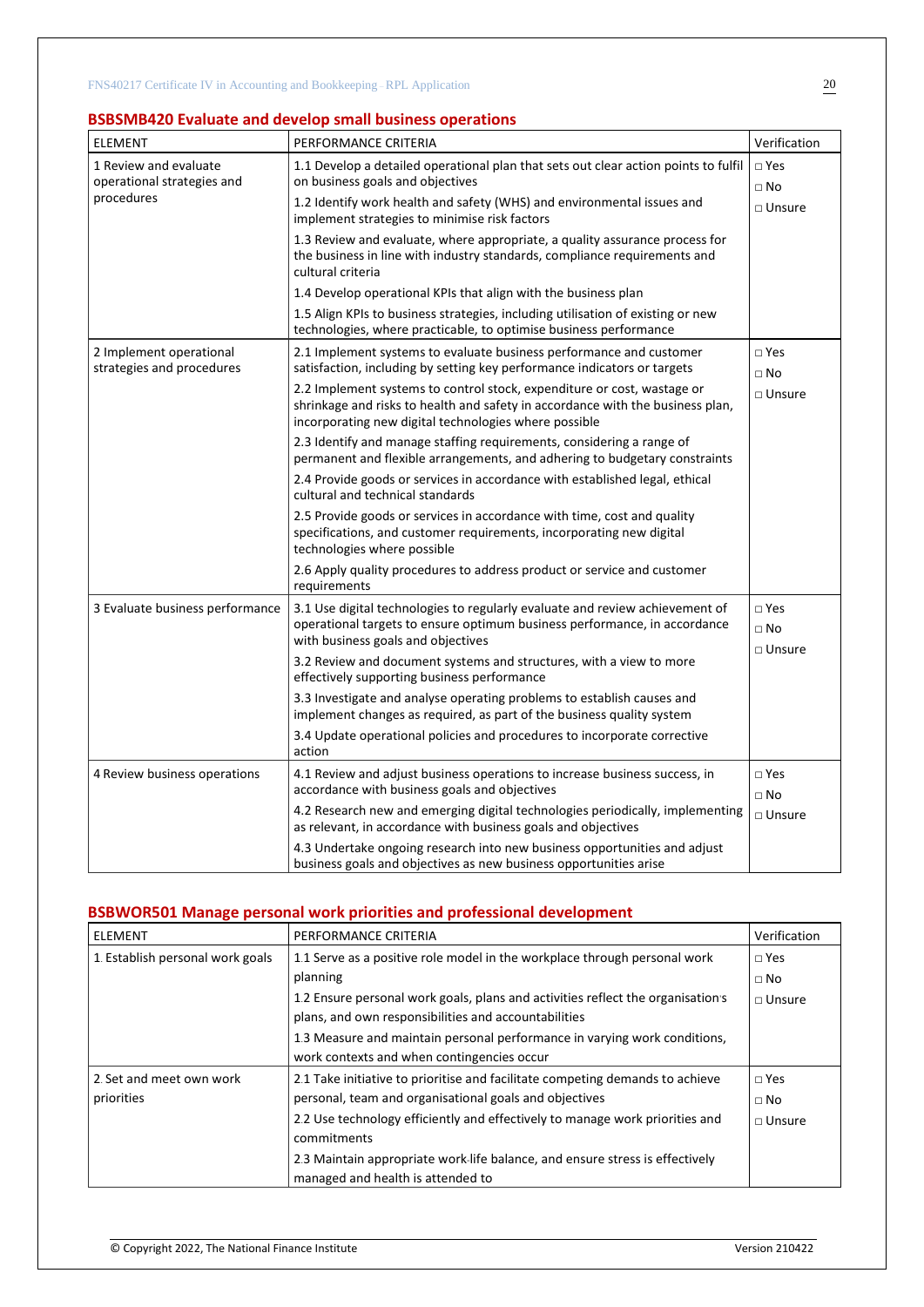| <b>ELEMENT</b>          | PERFORMANCE CRITERIA                                                                                                                                                                                                                                                    | Verification  |
|-------------------------|-------------------------------------------------------------------------------------------------------------------------------------------------------------------------------------------------------------------------------------------------------------------------|---------------|
| 3. Develop and maintain | 3.1 Assess personal knowledge and skills against competency standards to                                                                                                                                                                                                | $\Box$ Yes    |
| professional competence | determine development needs, priorities and plans                                                                                                                                                                                                                       | $\Box$ No     |
|                         | 3.2 Seek feedback from employees, clients and colleagues and use this<br>feedback to identify and develop ways to improve competence<br>3.3 Identify, evaluate, select and use development opportunities suitable to<br>personal learning style/s to develop competence | $\Box$ Unsure |
|                         | 3.4 Participate in networks to enhance personal knowledge, skills and work<br>relationships<br>3.5 Identify and develop new skills to achieve and maintain a competitive edge                                                                                           |               |

# **BSBWRT301 Write simple documents**

| <b>ELEMENT</b>         | PERFORMANCE CRITERIA                                                                           | Verification  |
|------------------------|------------------------------------------------------------------------------------------------|---------------|
| 1 Plan document        | 1.1 Determine audience and purpose for the document                                            | $\Box$ Yes    |
|                        | 1.2 Determine the format and structure                                                         | $\Box$ No     |
|                        | 1.3 Establish key points for inclusion                                                         | $\Box$ Unsure |
|                        | 1.4 Identify organisational requirements                                                       |               |
|                        | 1.5 Establish method of communication                                                          |               |
|                        | 1.6 Establish means of communication                                                           |               |
| 2 Draft document       | 2.1 Develop draft document to communicate key points                                           | $\sqcap$ Yes  |
|                        | 2.2 Obtain and include any additional information that is required                             | $\Box$ No     |
|                        |                                                                                                | $\Box$ Unsure |
| 3 Review document      | 3.1 Check draft for suitability of tone for audience, purpose, format and                      | $\sqcap$ Yes  |
|                        | communication style                                                                            | $\sqcap$ No   |
|                        | 3.2 Check draft for readability, grammar, spelling, and sentence and paragraph<br>construction | $\Box$ Unsure |
|                        | 3.3 Check draft for sequencing and structure                                                   |               |
|                        | 3.4 Check draft to ensure it meets organisational requirements                                 |               |
|                        | 3.5 Ensure draft is proofread, where appropriate, by supervisor or colleague                   |               |
| 4 Write final document | 4.1 Make and proofread necessary changes                                                       | $\sqcap$ Yes  |
|                        | 4.2 Ensure document is sent to intended recipient                                              | $\Box$ No     |
|                        | 4.3 File copy of document in accordance with organisational policies and<br>procedures         | $\Box$ Unsure |

# **FNSACC313 Perform financial calculations**

| <b>ELEMENT</b>                  | PERFORMANCE CRITERIA                                                              | Verification    |
|---------------------------------|-----------------------------------------------------------------------------------|-----------------|
| 1 Obtain data and resources for | 1.1 Obtain input data and verify as required for workplace calculations           | $\Box$ Yes      |
| financial calculations          | 1.2 Determine required outcomes of calculations and confirm from task             | $\Box$ No       |
|                                 | specifications                                                                    | $\sqcap$ Unsure |
|                                 | 1.3 Acquire resources and equipment needed to perform calculations<br>effectively |                 |
|                                 | 1.4 Use simple spreadsheets where necessary to perform repeated calculations      |                 |
| 2 Select suitable calculation   | 2.1 Identify and obtain equipment required to perform calculations, including     | $\Box$ Yes      |
| methods and carry out financial | hand-held calculators                                                             | $\Box$ No       |
| calculations                    | 2.2 Select method suitable for required calculations                              | $\sqcap$ Unsure |
|                                 | 2.3 Perform financial calculations to complete work requirements using            |                 |
|                                 | techniques suited to selected method                                              |                 |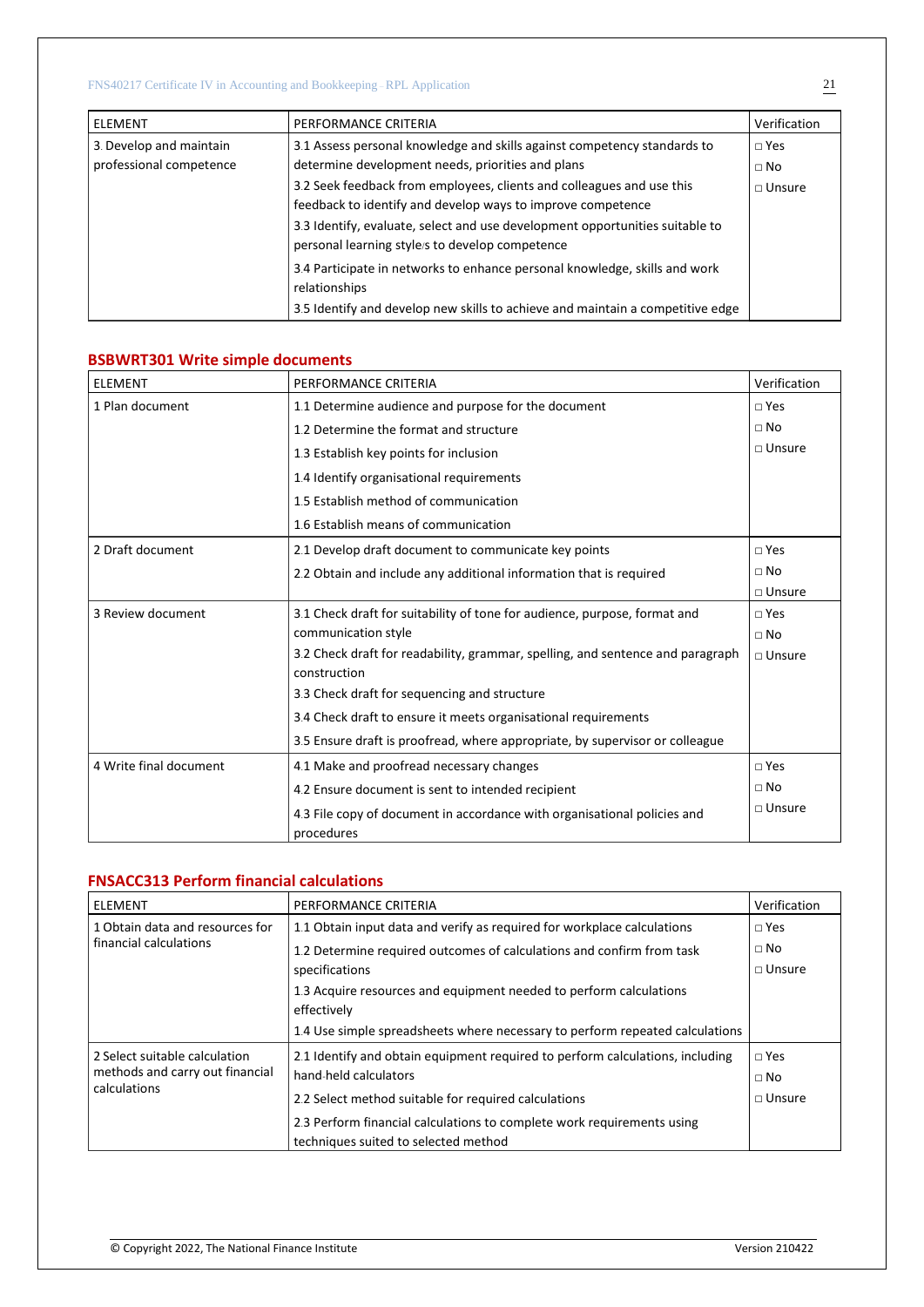| <b>ELEMENT</b>                  | PERFORMANCE CRITERIA                                                             | Verification    |
|---------------------------------|----------------------------------------------------------------------------------|-----------------|
| 3 Check calculations and record | 3.1 Check results to confirm that calculations are accurate and meet required    | $\Box$ Yes      |
| outcomes                        | outcomes, and identify and correct routine computational errors                  | $\Box$ No       |
|                                 | 3.2 Record calculation results according to organisational requirements          | $\sqcap$ Unsure |
|                                 | 3.3 Store or electronically file calculation worksheets for future use according |                 |
|                                 | to organisational policy and procedures                                          |                 |

### **FNSACC405 Maintain inventory records**

| <b>ELEMENT</b>                   | PERFORMANCE CRITERIA                                                           | Verification  |
|----------------------------------|--------------------------------------------------------------------------------|---------------|
| 1 Process inventory purchase     | 1.1 Record purchase of inventory from appropriate documentation in             |               |
|                                  | subsidiary ledger                                                              | $\Box$ No     |
|                                  | 1.2 Maintain periodic and perpetual records of inventory                       | $\Box$ Unsure |
| 2 Record inventory flows         | 2.1 Apply inventory flow assumptions as appropriate                            |               |
|                                  | 2.2 Value inventory using appropriate valuation rules                          | $\Box$ No     |
|                                  |                                                                                | $\Box$ Unsure |
| 3 Reconcile inventory records to | 3.1 Reconcile all inventory records to accounts in accordance with             | $\Box$ Yes    |
| general ledgers                  | organisational policy, procedures and practices                                | $\Box$ No     |
|                                  | 3.2 Identify and action discrepancies according to organisational policy,      | $\Box$ Unsure |
|                                  | procedures and practices                                                       |               |
| 4 Prepare inventory schedules    | 4.1 Develop and document schedules of inventory turnover and other             | $\Box$ Yes    |
| and ad hoc reports               | procedures                                                                     | $\Box$ No     |
|                                  | 4.2 Prepare spreadsheets and ad hoc reports on inventory status as required or | $\Box$ Unsure |
|                                  | requested                                                                      |               |

# **FNSACC407 Produce job costing information**

| <b>ELEMENT</b>                | PERFORMANCE CRITERIA                                                             | Verification  |
|-------------------------------|----------------------------------------------------------------------------------|---------------|
| 1 Gather and record operating | 1.1 Extract data from established systems                                        | $\Box$ Yes    |
| and cost data                 | 1.2 Systematically code, classify and check data for accuracy and reliability in | $\square$ No  |
|                               | accordance with organisational policy and procedures                             | $\Box$ Unsure |
| 2 Produce cost reports        | 2.1 Assign costs to specified products and services                              | $\Box$ Yes    |
|                               | 2.2 Reconcile data to ensure calculations are accurate and comply with           | $\Box$ No     |
|                               | organisational procedures                                                        | $\Box$ Unsure |
|                               | 2.3 Obtain cost information advice from all sections of organisation when        |               |
|                               | formulating budgets                                                              |               |
|                               | 2.4 Ensure structure and format of budgets and reports are clear and conform     |               |
|                               | to management information and relevant legislative requirements                  |               |
|                               | 2.5 Identify variances against budget                                            |               |
|                               | 2.6 Ensure reports are error free, comprehensive, and comply with                |               |
|                               | management requirements and organisational practices                             |               |

# **FNSACC411 Process business tax requirements**

| ELEMENT                              | PERFORMANCE CRITERIA                                                         | Verification  |
|--------------------------------------|------------------------------------------------------------------------------|---------------|
| 1 Maintain accounting records        | 1.1 Access and interpret taxation accounting system requirements specific to | $\Box$ Yes    |
| for taxation purposes                | own role                                                                     | $\Box$ No     |
|                                      | 1.2 Establish and maintain records required to support taxation accounting   | $\Box$ Unsure |
|                                      | system                                                                       |               |
|                                      | 1.3 Comply with specific taxation requirements for business documents        |               |
| 2 Establish and maintain process     | 2.1 Establish accounting process to manage process for taxation lodgements   | $\Box$ Yes    |
| for managing business tax<br>returns | 2.2 Maintain sufficient and current records to comply with lodgement         | $\Box$ No     |
|                                      | requirements according to organisational policies and procedures             | $\Box$ Unsure |
|                                      | 2.3 Establish and meet lodgement schedule requirements                       |               |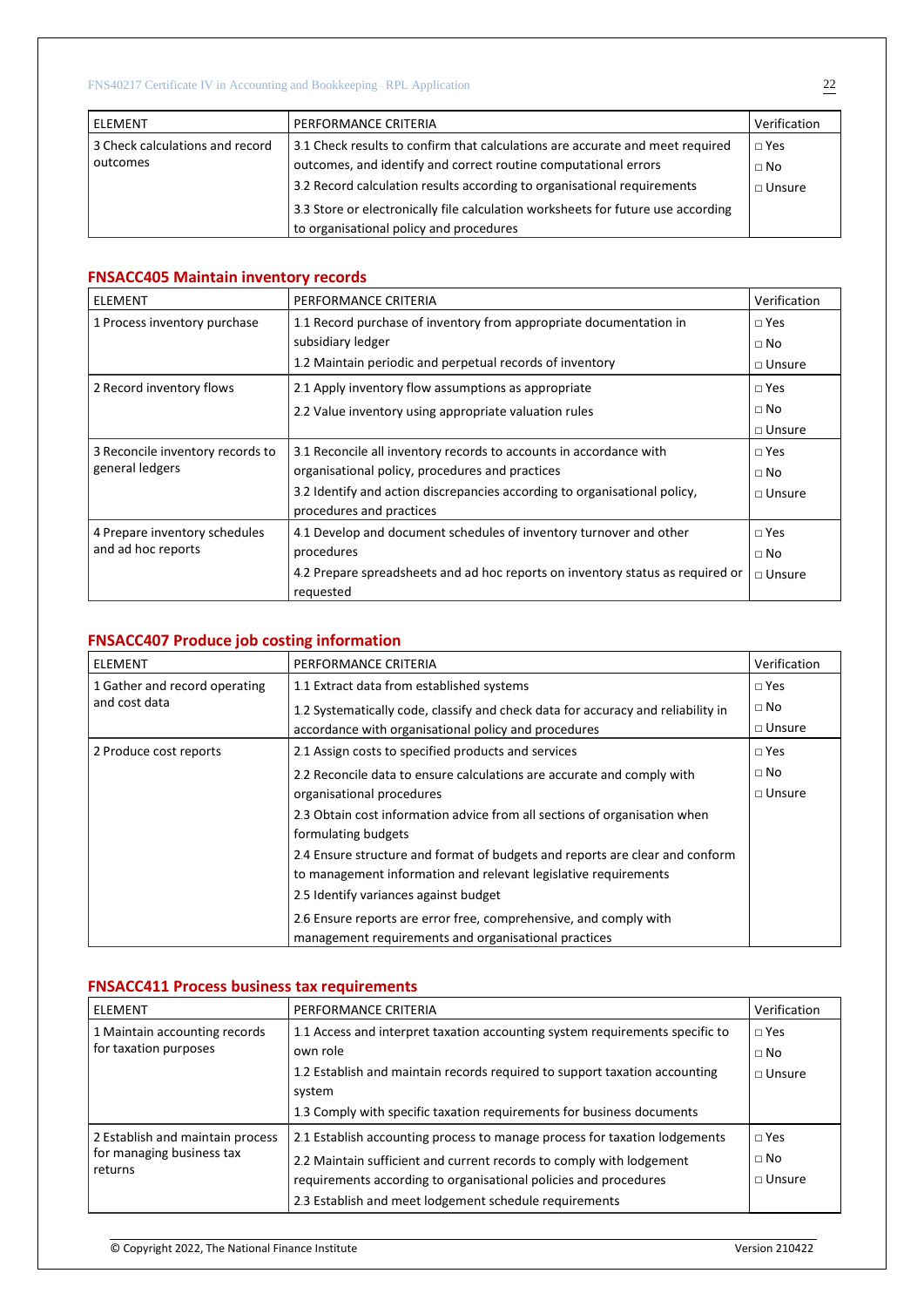| <b>LELEMENT</b>                | PERFORMANCE CRITERIA                                                       | Verification  |
|--------------------------------|----------------------------------------------------------------------------|---------------|
| 3 Process business tax returns | 3.1 Identify and use required returns and lodgements in line with          | $\Box$ Yes    |
| and lodgements                 | organisational procedures                                                  | $\Box$ No     |
|                                | 3.2 Process accounting data to comply with taxation reporting requirements | $\Box$ Unsure |
|                                | 3.3 Draft returns and lodgements for review by authorised personnel        |               |

# **FNSACC412** - **Prepare operational budgets**

| <b>ELEMENT</b>         | PERFORMANCE CRITERIA                                                                                      | Verification  |  |  |
|------------------------|-----------------------------------------------------------------------------------------------------------|---------------|--|--|
| 1 Prepare budget       | 1.1 Confirm budget objectives are consistent with organisational aims, projects                           |               |  |  |
|                        | and forecasts<br>1.2 Define cash, expenditure and revenue items and ensure they are relevant<br>to budget |               |  |  |
|                        |                                                                                                           |               |  |  |
|                        |                                                                                                           |               |  |  |
|                        | 1.3 Discuss and clarify identified budget information with stakeholders                                   |               |  |  |
|                        | according to organisational procedures                                                                    |               |  |  |
| 2 Set budget timeframe | 2.1 Identify, confirm and include milestones and performance indicators in                                | $\Box$ Yes    |  |  |
|                        | budget                                                                                                    | $\Box$ No     |  |  |
|                        | 2.2 Break down annual budgets into seasonal periods according to                                          | $\Box$ Unsure |  |  |
|                        | organisational operating procedures                                                                       |               |  |  |
| 3 Document budget      | 3.1 Present data in a clear format appropriate to budget reporting                                        | $\Box$ Yes    |  |  |
|                        | 3.2 Complete and distribute reports for specified periods and projects within                             | $\Box$ No     |  |  |
|                        | agreed timeframes                                                                                         | $\Box$ Unsure |  |  |
|                        | 3.3 Monitor budget variance and seek direction from client or designated                                  |               |  |  |
|                        | person to address variance as required                                                                    |               |  |  |

# **FNSACC413 Make decisions in a legal context**

| <b>ELEMENT</b>                                                      | PERFORMANCE CRITERIA                                                                                                                                          | Verification  |
|---------------------------------------------------------------------|---------------------------------------------------------------------------------------------------------------------------------------------------------------|---------------|
| 1 Examine legal context of                                          | 1.1 Identify key features of Australian legal systems and processes relating to                                                                               | $\sqcap$ Yes  |
| financial services work                                             | own role                                                                                                                                                      | $\Box$ No     |
|                                                                     | 1.2 Identify functions of courts and other regulatory bodies relating to own role                                                                             | $\Box$ Unsure |
|                                                                     | 1.3 Analyse implications of related legislation, regulations and legal precedents<br>for operational decisions, and apply findings in decision-making process |               |
|                                                                     |                                                                                                                                                               |               |
|                                                                     | 1.4 Seek advice and guidance to evaluate and moderate decision-making                                                                                         |               |
|                                                                     | processes                                                                                                                                                     |               |
| 2 Identify compliance<br>requirements of financial<br>services work | 2.1 Interpret compliance requirements of own financial services work, and                                                                                     | $\Box$ Yes    |
|                                                                     | confirm interpretation with authoritative source relating to own role                                                                                         | $\sqcap$ No   |
|                                                                     | 2.2 Review legislative and regulatory sources of information to identify changes                                                                              | $\Box$ Unsure |
|                                                                     | to compliance requirements                                                                                                                                    |               |
|                                                                     | 2.3 Analyse impact of changes to compliance requirements on business                                                                                          |               |
|                                                                     | operations, policies and procedures                                                                                                                           |               |
| 3 Develop compliance<br>procedures                                  | 3.1 Develop procedures in consultation with others to address compliance                                                                                      | $\Box$ Yes    |
|                                                                     | requirements                                                                                                                                                  | $\Box$ No     |
|                                                                     | 3.2 Establish timeframes to meet compliance requirements to align with                                                                                        | $\Box$ Unsure |
|                                                                     | statutory deadlines                                                                                                                                           |               |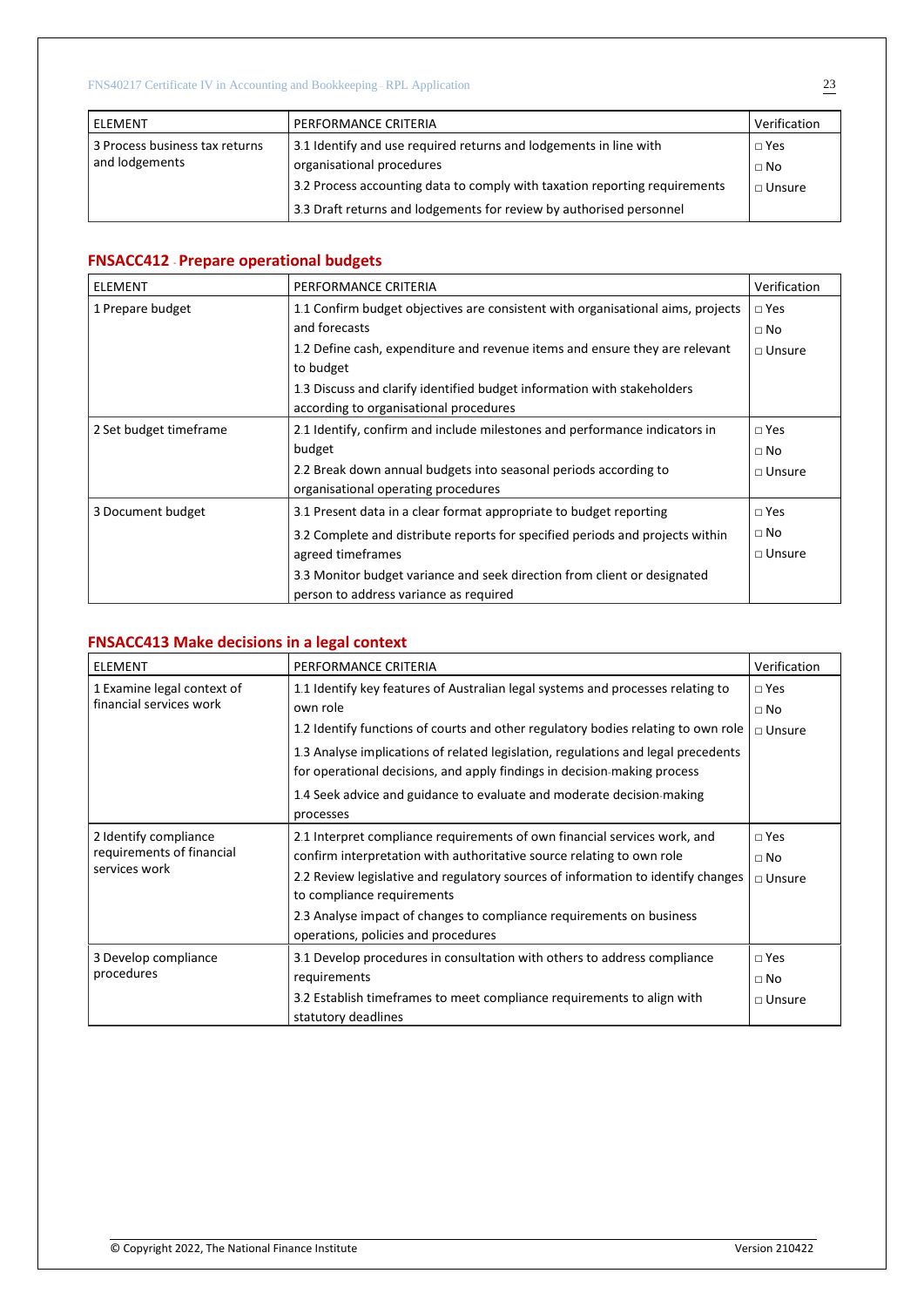### **FNSACC414 Prepare financial statements for non**-**reporting entities**

| ELEMENT                                                                                     | PERFORMANCE CRITERIA                                                                                                                                                                                                                                                                                                                              | Verification                             |
|---------------------------------------------------------------------------------------------|---------------------------------------------------------------------------------------------------------------------------------------------------------------------------------------------------------------------------------------------------------------------------------------------------------------------------------------------------|------------------------------------------|
| 1 Compile data required for<br>preparing financial statements<br>for non-reporting entities | 1.1 Collect data required to produce financial statements from sources in line<br>with accounting standards<br>1.2 Systematically code, classify, and check data for accuracy and reliability<br>according to organisational policy and procedures<br>1.3 Check internal and external financial data to confirm their consistency and<br>accuracy | $\Box$ Yes<br>$\Box$ No<br>$\Box$ Unsure |
| 2 Prepare financial statements<br>for non-reporting entities                                | 2.1 Prepare financial statements using structure and format that comply with<br>accounting standards and organisational requirements<br>2.2 Review statements for errors and compliance with accounting standards<br>and organisational procedures, and amend as required<br>2.3 Obtain verification and authorisation from delegated persons     | $\Box$ Yes<br>$\Box$ No<br>$\Box$ Unsure |

#### **FNSACM401 Evaluate and authorise payment requests**

| <b>ELEMENT</b>                                       | PERFORMANCE CRITERIA                                                                                                                                                                                                                                                                                                                                                                                                        | Verification                             |
|------------------------------------------------------|-----------------------------------------------------------------------------------------------------------------------------------------------------------------------------------------------------------------------------------------------------------------------------------------------------------------------------------------------------------------------------------------------------------------------------|------------------------------------------|
| 1 Verify validity and accuracy of<br>payment request | 1.1 Match payment requests with order or other supporting information to<br>ensure validity of payment and comply with internal control requirements<br>1.2 Check supporting documentation to ensure it is correct and complete,<br>confirm authorisation of request and follow up any discrepancies without delay<br>1.3 Obtain confirmation of goods or services supply where required to validate<br>request for payment | $\Box$ Yes<br>$\Box$ No<br>$\Box$ Unsure |
| 2 Prepare payment<br>documentation                   | 2.1 Match payments with invoice or other relevant documentation, and code<br>and allocate payments to correct accounts<br>2.2 Complete documentation in accordance with organisational policy and<br>procedures                                                                                                                                                                                                             | $\Box$ Yes<br>$\Box$ No<br>$\Box$ Unsure |
| 3 Authorise payment                                  | 3.1 Check all payments are authorised accurately and according to<br>organisational policy and procedures<br>3.2 Ensure funds are not released prior to authorisation of payment in<br>accordance with organisational procedures<br>3.3 Confirm authorisation of payment from delegated authority following<br>relevant organisational policy and procedures, and industry and legislative<br>requirements                  | $\Box$ Yes<br>$\Box$ No<br>$\Box$ Unsure |

<sup>1</sup> Unit required for the FNSSS00004 BAS Agent Registration Skill Set. Additional assessment task also required for the BAS unit which NFI will provide to the applicant for completion.